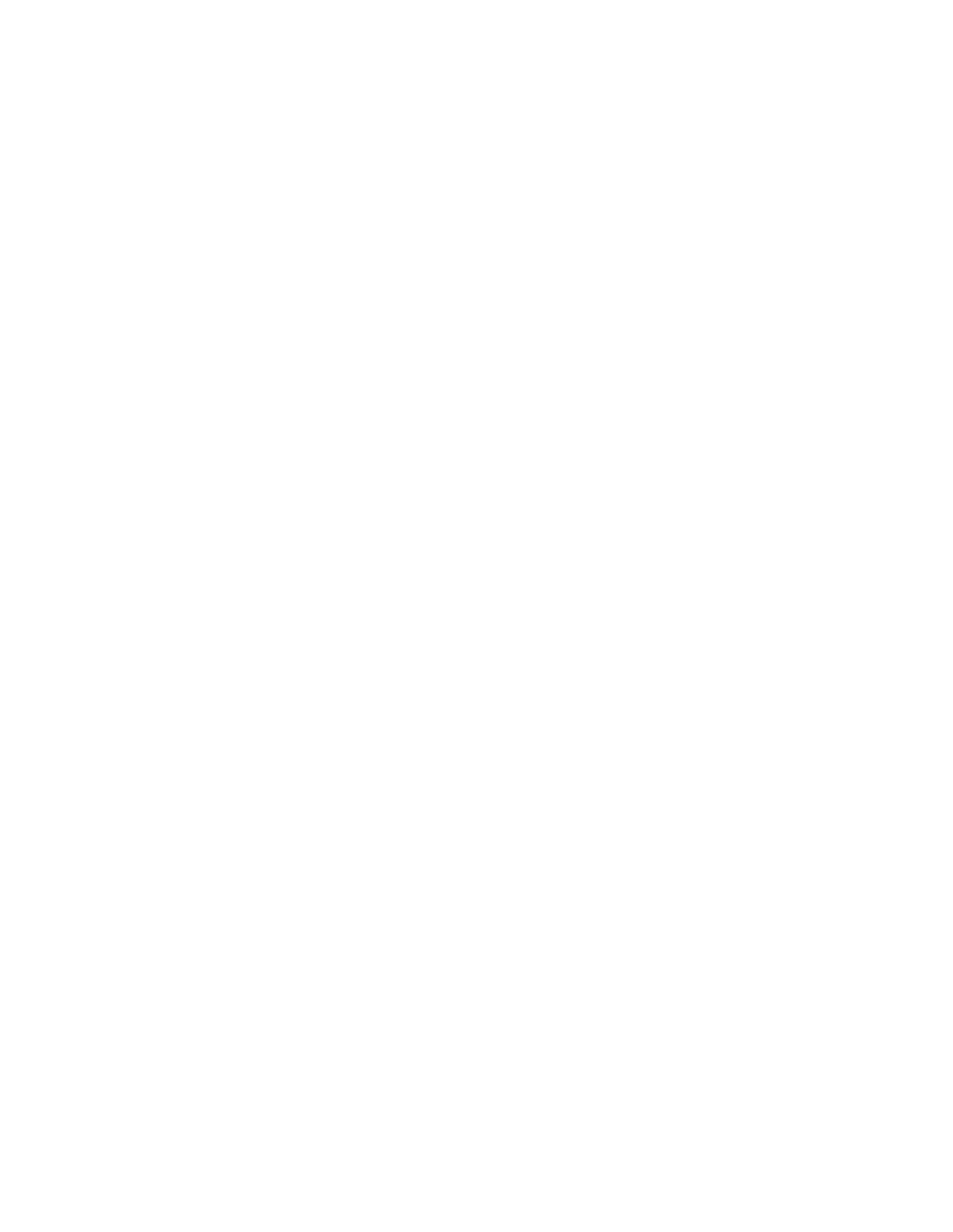#### **Abstract**

The retrospective problem involves systematic differences in sequential population analysis (SPA) estimates of stock size or some other quantity in a reference year. The differences occur as successively more data are used for estimation, and appear to be structural biases that result from a mis-specification of the SPA. In some cases the retrospective problem is so severe that the SPA is considered to be too unreliable for stock assessment purposes. This was the case in the 2002 assessment of the fall spawning herring stock in the southern Gulf of St. Lawrence (4T fall herring; see LeBlanc, MacDougall, and Poirier, 2002). There are many possible causes of retrospective patterns, and it is usually difficult in practice to determine which causes are more likely. In this paper we show how to use local influence diagnostics to investigate whether small changes or perturbations to SPA input components such as catches or natural mortalities can remove or reduce retrospective patterns. The plausibility of the perturbations can be used to assess the likelihood that the component is the source of the retrospective pattern. We apply these local influence diagnostics to the 4T fall herring SPA. We show that reasonable changes in the SPA assumption about the relationship between catch per unit effort (CPUE) and stock size is a plausible source of the retrospective pattern. Catches, natural mortality assumptions, or the weighting of SPA residuals in estimation appear to be less plausible sources of the retrospective patterns.

### **Résumé**

Le profil rétrospectif implique des différences systématiques dans les évaluations de la taille des stocks ou d'autres paramètres obtenues avec l'analyse séquentielle de population (ASP) pour une année de référence donnée. Les écarts, qui surviennent lorsque davantage de données sont successivement utilisées dans l'évaluation, semblent être des biais structurels résultant d'une erreur de spécification de l'ASP. Dans certains cas, le profil rétrospectif est tellement marqué que l'on considérera l'ASP comme étant trop incertaine pour l'évaluation des stocks. C'est ce qui s'est produit dans l'évaluation 2002 du stock de harengs reproducteurs d'automne du sud du golfe du Saint-Laurent (4T, hareng d'automne; voir LeBlanc, MacDougall et Poirier, 2002). Le profil rétrospectif peut être causé par de nombreux facteurs, mais il est d'ordinaire difficile dans la pratique de déterminer quelles en sont les causes les plus probables. Dans cet article, nous démontrons comment utiliser les diagnostics d'influence locale pour déterminer si des faibles changements ou perturbations aux données d'entrée pour l'ASP, tels que les prises ou les mortalités naturelles, peuvent éliminer ou réduire les profils rétrospectifs. On peut s'appuyer sur la plausibilité des perturbations pour évaluer la probabilité qu'une donnée d'entrée particulière soit la source du profil rétrospectif. En appliquant le diagnostic d'influence locale à l'ASP des harengs d'automne de 4T, nous démontrons que des changements raisonnables dans les prémisses de l'ASP concernant le rapport entre les prises par unité effort (PUE) et la taille du stock peuvent être la cause du profil rétrospectif. Les prises, les hypothèses relatives à la mortalité naturelle ou la pondération des résidus de l'ASP dans l'évaluation semblent toutefois être des sources moins plausibles de profil rétrospectif.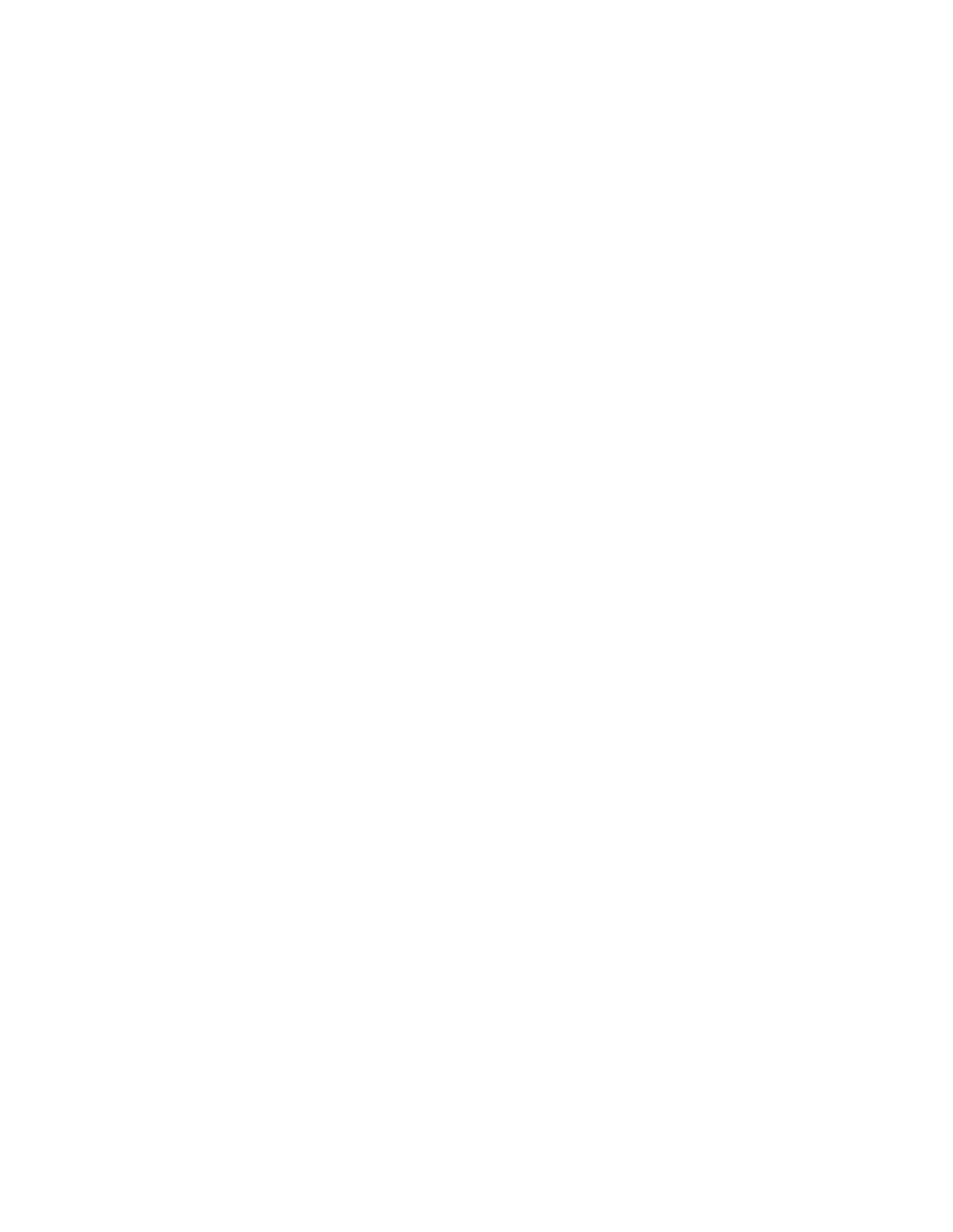#### 1. Introduction

The retrospective problem in sequential population analysis (SPA) has received considerable attention in fish stock assessments. SPA is an analytical model of fishery catch data which can be used to estimate stock size. Based on a time series of annual catch numbers-at-age a in year y, denoted as  $C_{a,y}$ , SPA produces time series estimates of population numbers-at-age,  $N_{a,y}$ , and other derived quantities such as total biomass and spawner biomass (SSB). Once fishery catch statistics have been compiled in a given year to estimate  $C_{a,y}$ 's, an SPA can be performed on the updated catch time series to produce new estimates of the  $N_{a,y}$ 's. The retrospective problem involves a systematic pattern in stock estimates as catches and other stock data are updated. More specifically, let  $S_{y,t}$ denote an SPA estimate of stock size in year y based on data up to year  $t \geq y$ . A retrospective problem is said to exist if successive estimates  $S_{y,t}$ ,  $S_{y,t+1}$ ,  $S_{y,t+2}$ , and so on deviate systematically in a decreasing or increasing trend. This problem can be so severe that the SPA is considered to be too unreliable for stock assessment.

A substantial retrospective problem exists in the SPA for the fall spawning herring stock in the southern Gulf of St. Lawrence (see Figure 41 in LeBlanc et al., 2003). This stock, found off the north coast of Nova Scotia, Canada, in NAFO Division 4T (see Figure 1), is commonly referred to as 4T fall herring. Details about the SPA for this stock are provided in **Section 3**. Retrospective estimates of total abundance for ages 5-10  $(N_{+})$ , average fishing mortality for ages 7-10  $(F)$ , and total biomass for ages 5-10  $(B_+)$  are shown in Figure 2 in the **Appendix**. The estimates cover the years  $y = 1978, ..., t$ , for  $t = 1998, \ldots, 2002$ , where t indicates the last year of catches and other fishery data used to estimate population size. The SPA structure we employ closely resembles that of LeBlanc et al.  $(2003)$ ; our retrospective patterns are also similar. Notice that the estimates of  $N_{+}$ and  $B_+$  for year y usually decrease as t increases and more data are used. For example, the estimate of  $B_+$  in 1998 based on data up to 1998 is 224 KT; if data up to 2002 are used to obtain an updated 1998 estimate, the result is 131 KT, which is almost 50% lower. This consistently decreasing trend indicates a structural bias in the population size estimators caused by model mis-specification (Evans, 1996). The retrospective patterns shown in Figure 2 are severe, but not uniquely so. For example, a haddock stock considered by Sinclair et al. (1991) exhibited similar symptoms, while another stock considered in Mohn (1999) possessed a more severe retrospective pattern.

A common perception in stock assessments is that historic estimates of stock size are more accurate than recent ones. This will tend to be true for stocks that are heavily exploited, and for which accurate catch data exists (Pope, 1972). Hence, when a retrospective problem as in Figure 2 is present, the common perception is that current stock size is over-estimated. This is important because current stock size and trends in recent stock size are usually required for fishery management decisions such as setting the total allowable catch (TAC) for next year. If current stock size is over-estimated then this may mean that the TAC will be set too high and not be sustainable. However, as pointed out by Sinclair et al. (1991), for certain types of SPA model mis-specifications the historic estimates may be less accurate than the current estimates. Mohn (1999) also demonstrated this using simulated data with model mis-specifications. He showed that certain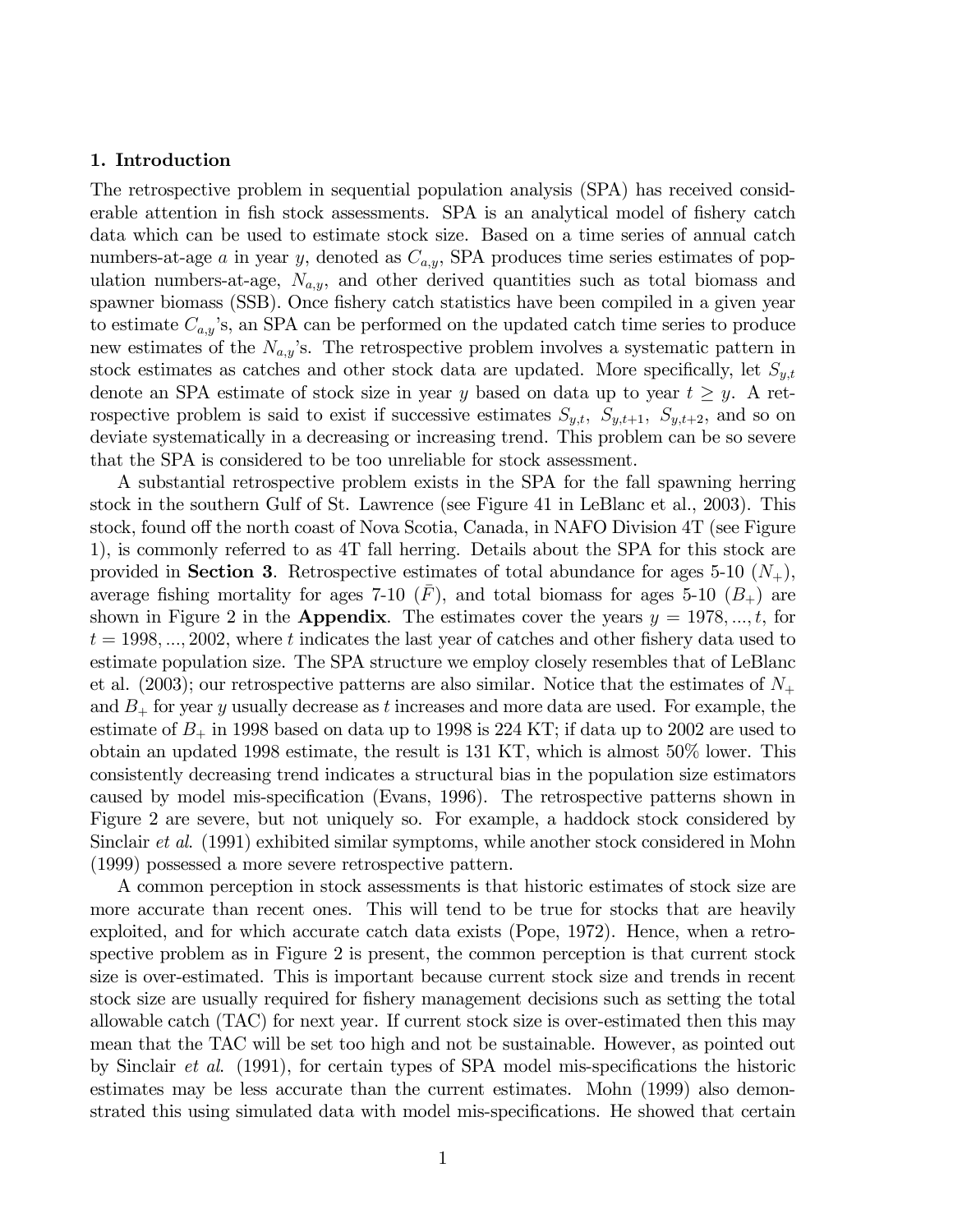types of model mis-specifications tend to compound over time such that adding more data produces more biased estimates of historic stock size. However, even in these situations the current trends in stock size estimated by SPA may be overly optimistic and lead to a TAC that is too high.

Mohn (1999) presented simulation results to explore the types of retrospective patterns that might arise from various SPA model mis-specifications. He also presented ad hoc diagnostics to help discriminate between the possible sources of mis-specification that cause the retrospective problem. He applied these diagnostics to a cod stock off the east coast of Canada (i.e. eastern Scotian Shelf cod). One type of diagnostic involved examining the magnitude of perturbations to model components required to remove the retrospective pattern. Mohn (1999) considered simple perturbations that involved adding a common "effect" to part of a model component. For example, he considered catch perturbations of the form

$$
C_{a,y}(\omega) = \begin{cases} C_{a,y}, & y < y_o, \\ C_{a,y}\omega \phi_a, & y \ge y_o, \end{cases}
$$

where  $C_{a,y}$  and  $C_{a,y}(\omega)$  are the observed and perturbed catch at age a in year y. The perturbation  $\omega \phi_a$  was applied only after some specified year  $y_o$ . The magnitude of the perturbation was controlled by  $\omega$ , while  $\phi_a$  was an age effect that was fixed in all perturbations. This analysis was used to explore whether unreported discarding of catches starting in year  $y<sub>o</sub>$  could be the source of the retrospective problem. The magnitude and timing of the perturbation required to remove the pattern was used to assess whether discarding was a plausible causal mechanism. Mohn (1999) considered perturbations to other model components as well. The "parameters" of his perturbation analyses were  $\omega$ and  $y<sub>o</sub>$ , which he profiled over to find values that removed the retrospective problem. He measured the retrospective problem using

$$
\rho = \sum_{y=y_o}^{Y} \frac{S_{y,y} - S_{y,Y}}{S_{y,y}},\tag{1}
$$

where  $y<sub>o</sub>$  and Y are the first and last years for which the retrospective pattern was assessed. Recall that  $S_{y,Y}$  is the estimate of stock size in year y based on all catch and other stock data up to year Y. If the retrospective estimates for year  $y$  based on data only up to year y (i.e.  $S_{y,y}$ ) fluctuate randomly about  $S_{y,Y}$  then  $\rho$  is approximately zero.

For 4T fall herring we assessed the retrospective pattern for  $y_o = 1998$  and  $Y = 2002$ . The values of  $\rho$  for  $N_+$ ,  $\overline{F}$ , and  $B_+$  are shown in the upper left hand corners of each panel in Figure 2. The  $\rho$ 's for  $N_+$  and  $B_+$  are nearly identical, while  $\rho$  for  $\overline{F}$  is larger in magnitude and negative. If  $\rho$  is positive for stock size then we expect  $\rho$  to be negative for fishing mortality because this is essentially catch divided by population size, and overestimation of population size leads to underestimation of fishing mortality.

In this paper we also use perturbation analyses to diagnose more likely causes of the retrospective pattern. We improve upon Mohn (1999) by using less constrained perturbations that may be more informative; for example, we investigate catch perturbations of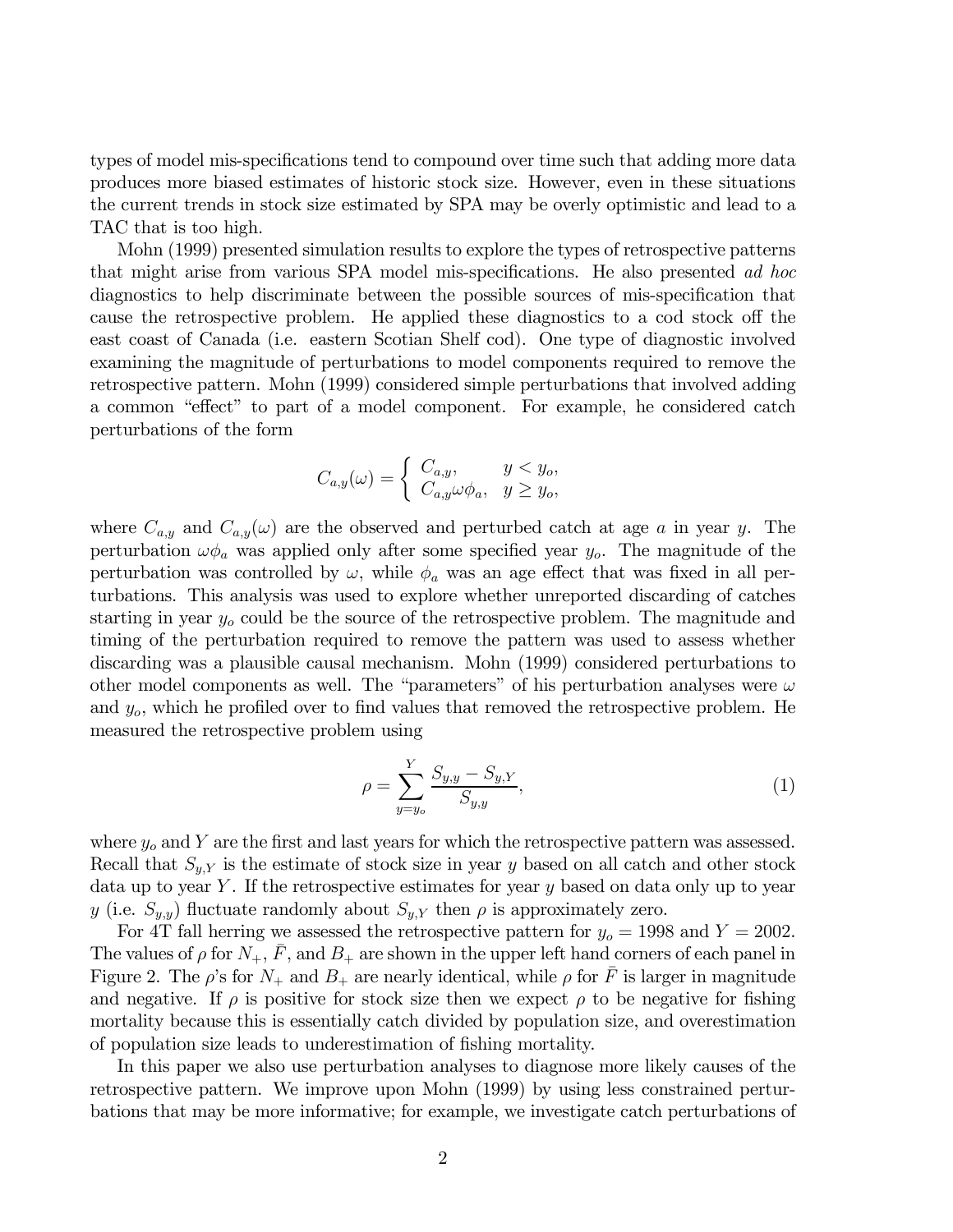the form

$$
C_{a,y}(\omega) = C_{a,y} \times \omega_{a,y}.\tag{2}
$$

In (2) we perturb each  $C_{a,y}$  separately, whereas Mohn (1999) considered more simple perturbations. We also find perturbations that remove the retrospective pattern. The advantage of searching over a higher dimensional perturbation space is the potential of finding smaller and more realistic perturbations to remove the retrospective pattern than those presented in Mohn (1999).

We use the local influence approach for perturbation analyses. This method is briefly described in Section 2, and more fully discussed in Cadigan and Farrell (2002). Similar to Cook (1986), we use basic concepts in differential geometry to study the effect of a perturbation on  $\rho$ . Our approach is based on the slope of the perturbation (influence) surface near the origin, which is why it is referred to as local influence. This approach is computationally more convenient for perturbation analyses because it is based only on slopes at the origin which can be computed using the unperturbed SPA parameter estimates. It does not require re-estimation of the SPA at many points in the perturbation space. For example, if we examined the local effects of catch on SPA output for five perturbations like those in (2), e.g.  $\omega = 0.9, 0.95, 1, 1.05, 1.1$ , and if there were 100  $C_{a,y}$ 's for all ages and years to perturb, we would then have to re-estimate the SPA a total of  $4^{100} \simeq 1.6 \times 10^{60}$  times. This is practically impossible in most situations. The local influence approach we use is much more feasible, but our diagnostics are useful only when the perturbation surface of  $\rho$  around a relevant neighborhood of the origin is fairly linear. When the influence surface has substantial nonlinearity then second-order properties such as the local curvature can be investigated, although we do not pursue this here. We show in Section 4 that for some perturbations of the 4T herring SPA the influence surface of  $\rho$  appears to be reasonably linear. We have also observed this in analyses of the cod stock considered in Mohn (1999). We find the direction of maximum slope for  $\rho$  at the perturbation origin which is also the local direction of greatest change in  $\rho$ . We then examine perturbations in this direction that reduce  $\rho$  to near zero. This involves reestimating the SPA a small number of times, but the directions themselves only require the unperturbed SPA parameter estimates. When the perturbation surface of  $\rho$  is linear, our method finds the smallest perturbation that removes the retrospective pattern, as measured by  $\rho$ . In **Section 4**, we consider this for four distinct perturbation schemes on catches, mortality, survey catchability, and case weights in order to determine if the retrospective pattern in the 4T fall herring SPA is more likely caused by any of these components.

#### 2. Local Influence Approach

Cadigan and Farrell (2002), hereafter referred to as C&F, considered local influence diagnostics for problems that involved estimating a  $p \times 1$  parameter vector  $\theta$  by maximizing a fit function  $l(\theta)$  that had basic smoothness properties. The estimate of  $\theta$ , denoted as  $\theta$ , was the solution to

$$
\dot{l}(\hat{\theta}) = \frac{\partial l(\theta)}{\partial \theta}\bigg|_{\theta = \hat{\theta}} = 0.
$$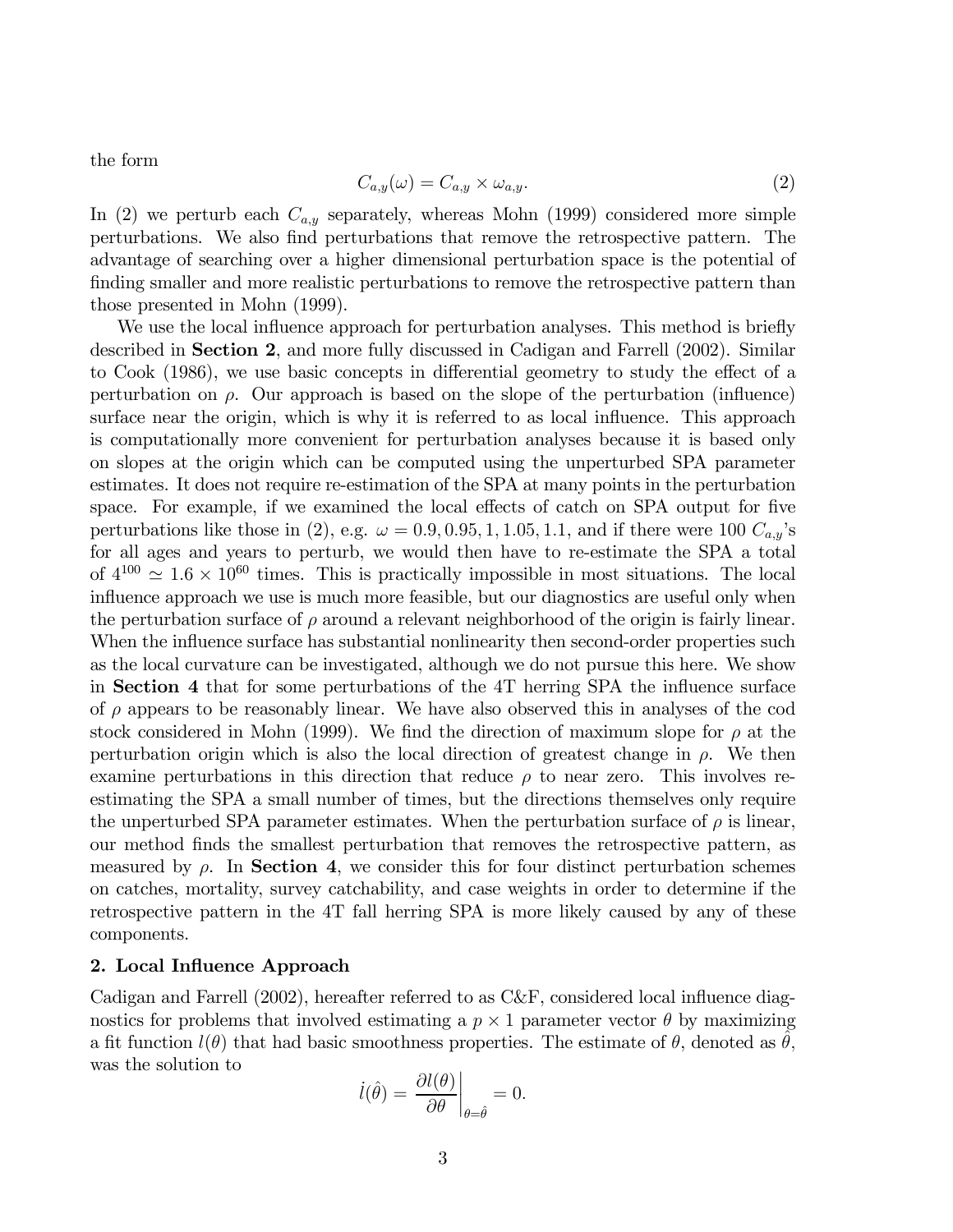They perturbed model components with a  $k \times 1$  perturbation vector  $\omega$  and studied the influence of the perturbations on key model results. The perturbation  $\omega$  was of the form  $\omega = \omega(h) = \omega_o + hd$ , where  $\omega_o$  was the null perturbation, d was a fixed direction vector of length one, and h was a scalar that determined the magnitude of the perturbation. Usually for multiplicative perturbations  $\omega_o = 1$ , and for additive perturbations  $\omega_o = 0$ . The dimension of k could be large; for example, in one of the SPA applications in  $C\&F$ ,  $k$  was equal to 520.

C&F measured influence on  $g(\hat{\theta})$ , an important but arbitrarily specified scalar SPA result. They considered some basic geometric properties of the influence surface of  $g_{\omega}(\theta_{\omega})$ versus  $\omega$  near the origin,  $\omega_o$ . The primary diagnostic used by C&F was the local slope in the direction d,

$$
S(d) = \frac{\partial g_{\omega}(\hat{\theta}_{\omega})}{\partial h}\Big|_{h=0} = d' \frac{\partial g_{\omega}(\hat{\theta}_{\omega})}{\partial \omega}\Big|_{\omega=\omega_o} = d' \dot{g}_o.
$$

A particularly interesting diagnostic was the direction of maximum slope,

$$
s_{\text{max}} = \dot{g}_o / \sqrt{\dot{g}_o' \dot{g}_o}. \tag{3}
$$

Further computational details are given in Section 2.1 of C&F.

Some minor modifications of the methods in C&F are required to study local influence for  $\rho$ . The influence measure  $g_{\omega}(\theta_{\omega})$  used by C&F involved parameter estimates from the optimization of a single fit function, whereas  $\rho$  is based on parameter estimates from multiple optimizations. For example, the  $\rho$ 's in Figure 2 are based on five optimizations. Let  $S_{y,t}(\omega)$  denote a perturbed estimate of stock size. Using  $S_{y,t}(\omega)$ 's in (1) gives the perturbed value,  $\rho(\omega)$ . Note that  $S_{y,t}(\omega)$  is a particular form for  $g(\hat{\theta})$  using the notation in C&F. Let

$$
\dot{S}_{oy,t} = d' \frac{\partial S_{y,t}(\omega)}{\partial \omega}\bigg|_{\omega=\omega_o}
$$

be a vector of local derivatives. Each  $\dot{S}_{oy,t}$  can be computed using the methods in C&F. The local slope of  $\rho_{\omega}$  in the direction d is given by

$$
\dot{\rho}_o = d' \left\{ \sum_y \left( S_{oy,Y} S_{oy,y}^{-1} \dot{S}_{oy,y} - \dot{S}_{oy,Y} \right) S_{oy,y}^{-1} \right\},\tag{4}
$$

where Y is the last year under consideration. Let  $\rho_{\text{max}}$  denote the maximum local slope. The direction of maximum slope,  $s_{\text{max}}$ , can be found using (3) with  $\dot{g}_o$  equal to the  $\{\cdot\}$ term in (4). Additional computational information is provided in the Appendix (see Section 6).

#### 3. SPA for 4T fall herring

We used essentially the same SPA formulation for 4T fall herring as outlined in LeBlanc et al. (2003). Specifically, we employed the cohort model

$$
N_{a,y} = (N_{a+1,y+1}e^{M/2} + C_{a,y})e^{M/2},
$$
\n(5)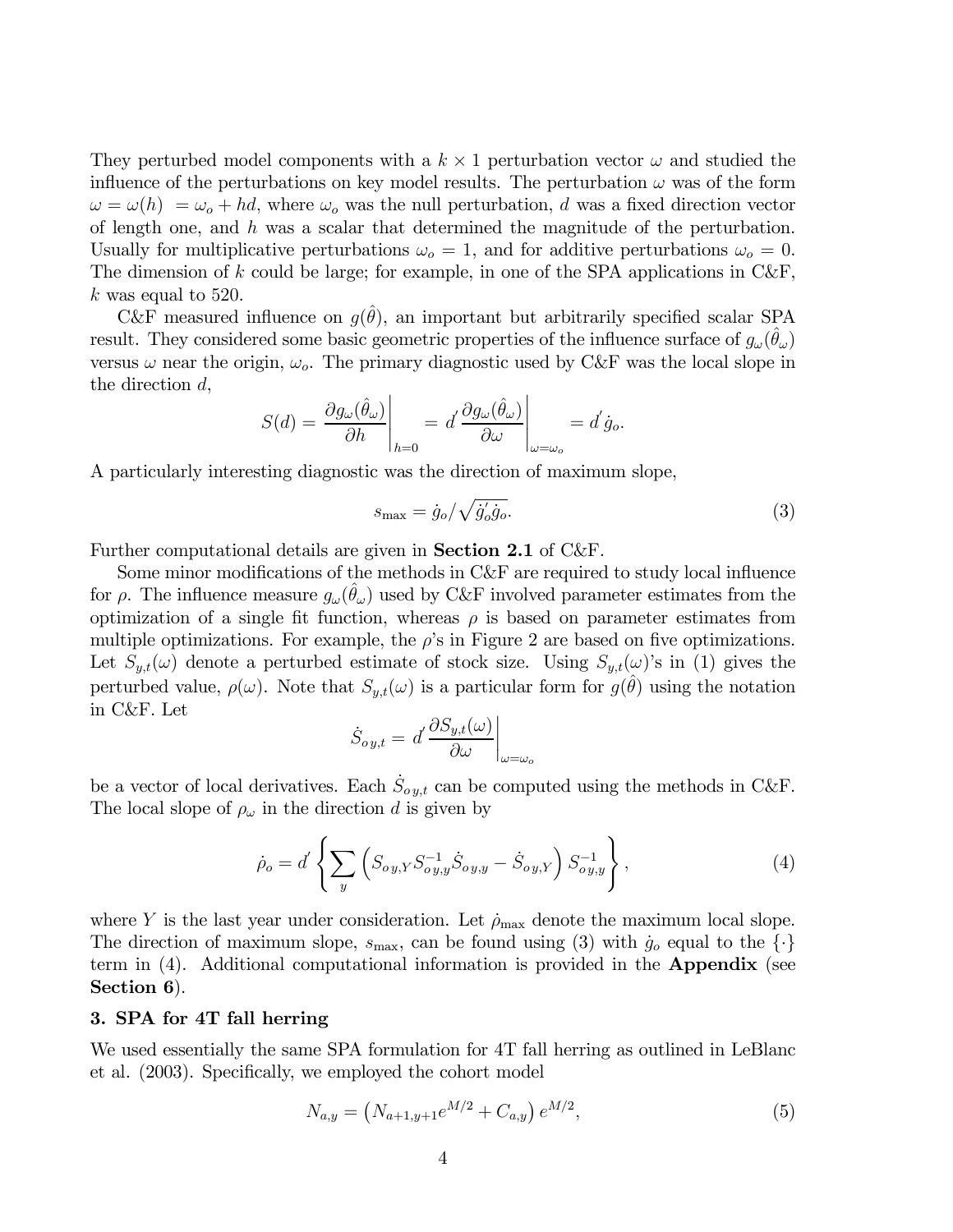where  $M = 0.2$  is the annual mortality rate due to sources other than the reported catch. The catches are presented in Table 26 in LeBlanc et al. (2003). Equation (5) can be used to estimate the  $N_{a,y}$ 's for all ages and years if the  $N_{A,y}$ 's (numbers at the oldest age A for all years) and the survivors in the last year Y, the  $N_{a,Y}$ 's, are both known. The 4T fall herring SPA covered the years 1978 to 2002, and ages 4 to 10; that is,  $Y = 2002$ and  $A = 10$ . Similar to LeBlanc et al. (2003), all of the  $N_{A,y}$ 's were approximated using assumptions about fishing mortalities; that is,  $F_{10y} = (F_{8y} + F_{9y})/2$ , where

$$
F_{a,y} = \log(\frac{N_{a,y}}{N_{a+1,y+1}}) - M.
$$

Hence, the only cohort parameters to estimate were  $N_{4,2002},...,N_{9,2002}$ .

A catch per unit of effort (CPUE) index of stock abundance was used to estimate survivors (see LeBlanc *et al.*, 2003, Table 33). The CPUE-at-age (i.e.  $R_{a,y}$ ) was assumed to be proportional to stock abundance; that is,  $R_{a,y} \approx q_a N_{a,y}$ , where  $q_a$  is the unknown age-dependent catchability coefficient of the index. The catchabilities for ages 4 to 10 were also estimated. The total number of parameters  $(\theta)$  to be estimated was 13 for the seven catchabilities and six  $N_{a,Y}$ 's. The fit function was

$$
l(\theta) = \sum_{a,y} \left[ \log(R_{ay}) - \log(q_a) - \log\{N_{ay}(t)\} \right]^2, \tag{6}
$$

where  $\log\{N_{a,y}(t)\} = \frac{1}{4}\log(N_{a,y}) + \frac{3}{4}\log(N_{a+1,y+1})$  was a cohort approximation of log September abundance, which coincides with the timing of the fishery used to derive the CPUE index.

LeBlanc et al. (2003) extended their SPA beyond age 10 to include some plus group catches; hence, some of their stock size estimates cover ages greater than 10. We did not include this step; hence, estimates in Figure 2 only cover ages 5-10. Note that estimates at age 4 in the last year are more imprecise compared to other ages; therefore, it is common to exclude this age when examining retrospective patterns. Estimates of survivors are not affected by including the plus group catches in the manner of LeBlanc et al. (2003). Thus, it seems unlikely that including these catches would significantly alter the results of the influence analyses, or lead to different conclusions.

#### 4. Results

### 4.1. SPA for 4T fall herring

We present some summaries of the SPA estimates of 4T fall herring stock size in Figure 3 based on the entire time series of catch and survey data. Estimates of recruitment  $(N_{5,y})$ and total abundance  $(\sum_{a=4}^{10} N_{a,y})$  for the entire time series are plotted in the top panel. Estimates of total biomass  $(\sum_{a=4}^{10} w_{a,y} N_{a,y})$  are plotted in the bottom panel. Note that  $w_{a,y}$  is the beginning-of-year weight-at-age. Some trends in average F's for ages 7-10 and ages 4-6 are shown in Figure 4. The estimated CPUE catchabilities  $(\times 10^3)$  are shown in Figure 5. The  $q$ 's increase until ages 7 or 8, then decline slightly.

Standardized residuals based on  $(6)$  using the estimated q's and N's are shown in Figure 6. The residuals are standardized by their estimated standard deviation. In the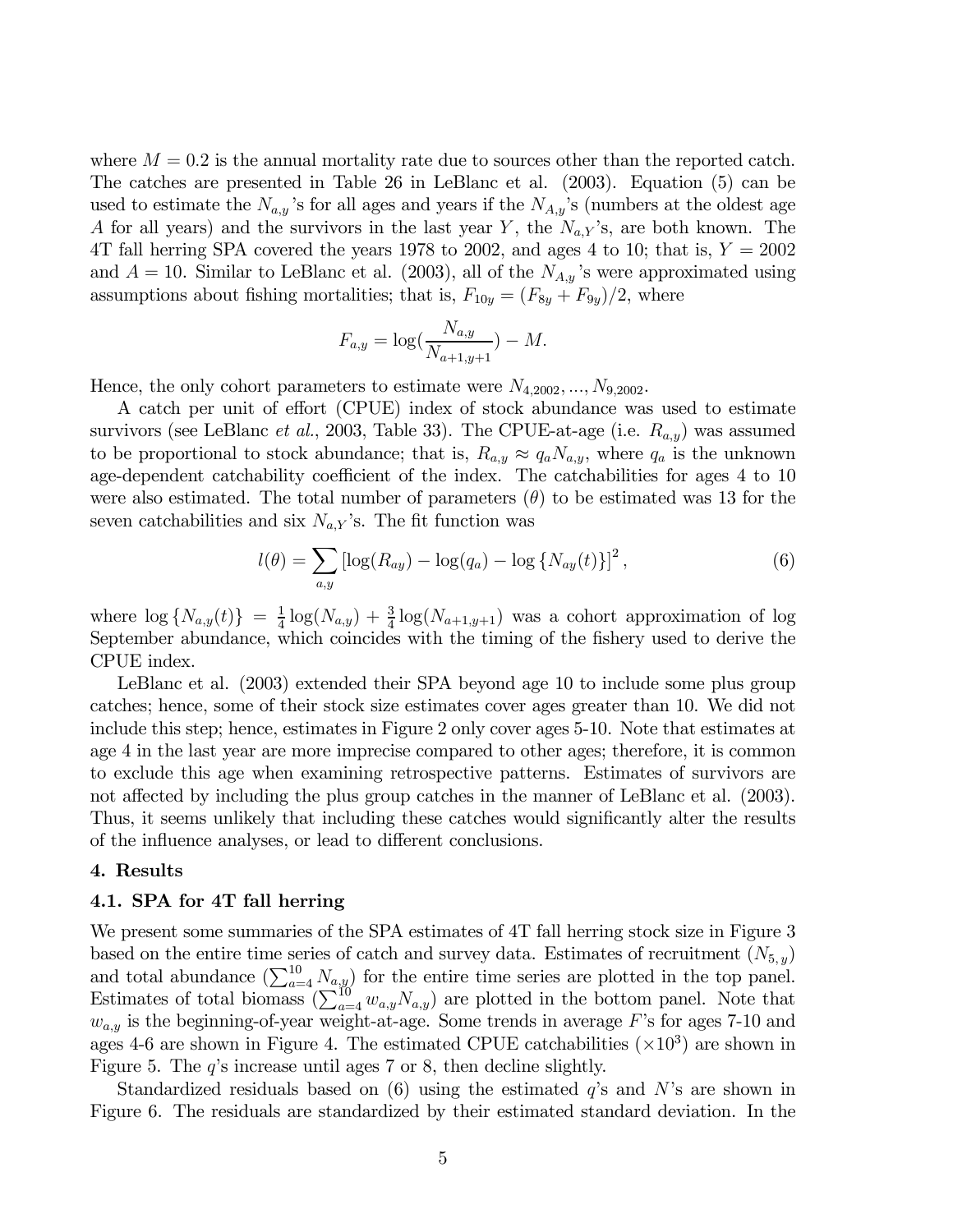top panel, residual trends are apparent after 1995. Age dependent patterns (middle panel) in the residuals are not apparent. There appears to be a decrease in the residual variation as  $R_{ay}$  increases (bottom panel), although the trend is not substantial. More detailed time series plots of the residuals are shown in Figure 7. Age dependent time trends are apparent. Age and year patterns in residuals are also evident in Figure 8. These residual plots suggest that assumptions are mis-specified in the 4T fall herring SPA. This is also evident in Figure 2.

Retrospective patterns in abundance at age estimates  $(\hat{N}_{au})$  are shown in Figure 9. The trends are similar at all ages except age four, where the retrospective patterns are less pronounced. Retrospective patterns in the model predicted total CPUE indices  $(R_y =$  $\sum_a R_{ay}$ ) are shown in Figure 10. In 1998 the SPA did not fit  $R_{1997}$  and  $R_{1998}$  very well. In 2001 and 2002 the SPA could not match the decline in  $R_y$  and this has lead to an increasingly worse fit after 1995.

We have shown residual and retrospective plots that suggest the 4T fall herring SPA is mis-specified; however, these graphics provide little insight about the source of the model mis-specification. In the next four sections we present diagnostics that can assist in identifying the source of the mis-specification.

#### 4.2. Catch perturbations

In this section we present the direction of maximum slope for  $\rho$ , i.e.  $s_{\text{max}}$ , based on catch perturbations described by equation (2). We do this using  $\rho$ 's for the retrospective patterns in  $N_+$ , F, and  $B_+$ . We also use the  $s_{\text{max}}$  perturbation of  $B_+$  to find a catch time series that results in reduced retrospective patterns. Let  $\omega(h) = \omega_o + h s_{\text{max}}$  and let  $\rho_\omega(h) = \rho\{\omega(h)\}\$  denote the  $\rho$  value based on  $\omega(h)$  perturbed catches,  $C_{a,y}(h) =$  $C_{a,y} \times \{1 + hs_{a,y}\}\$  where  $s_{a,y}$  is the element of the vector  $s_{\text{max}}$  that corresponds to  $C_{a,y}$ . Note that the influence graph of  $\rho(\omega)$  is a  $k+1$  dimensional surface where  $k = \dim(\omega)$ , and  $\rho_\omega(h)$  is called the lifted line that is the intersection of  $\rho(\omega)$  and the vertical plane at  $s_{\text{max}}$  (or the plane containing all vectors orthogonal to  $s_{\text{max}}$ ). If the influence surface in the direction of  $s_{\text{max}}$  is linear, then  $\rho_\omega(h) = \rho + \dot{\rho}_{\text{max}}h$ , which implies that  $\rho_\omega(h) = 0$  when  $h = h_{\text{max}} = -\rho/\dot{\rho}_{\text{max}}$ . In this case using  $\omega(h_{\text{max}})$  gives the smallest perturbation to catches that remove the retrospective pattern, as measured by  $\rho$ . When the influence graph has some nonlinearity,  $\omega(h_{\text{max}})$  may not completely remove the retrospective patterns. In this situation, a value close to  $h_{\text{max}}$  will usually be a better choice for h instead of  $h_{\text{max}}$ .

The elements of the three  $s_{\text{max}}$ 's are shown in Figure 11. They are similar for  $N_+$ (panel a) and  $B_+$  (panel c). At the top of each panel we show  $-h_{\text{max}}^{-1} = \rho_{\text{max}}/\rho$  in percent. Values for  $\rho_{\text{max}}$  can be derived from  $h_{\text{max}}$  and the respective  $\rho$ 's shown in Figure 2. By construction the  $\rho_{\text{max}}$ 's are always positive, which indicates that perturbations in these directions will increase  $\rho$ . Hence, these results suggest that increasing reported catches from the 1993-1996 cohorts, increasing catches at age 10 prior to 2001, and decreasing most other catches will result in relatively large reductions in retrospective patterns. The elements of  $s_{\text{max}}$  for  $\bar{F}$  tend to be opposite in sign to those for  $N_+$  and  $B_+$ , although not always. This is because the retrospective trends in  $F(\rho = -3.36)$  are the reverse of the trends in  $N_{+}$  ( $\rho = 1.27$ ) and  $B_{+}$  ( $\rho = 1.30$ ). Changes to the catches in the direction of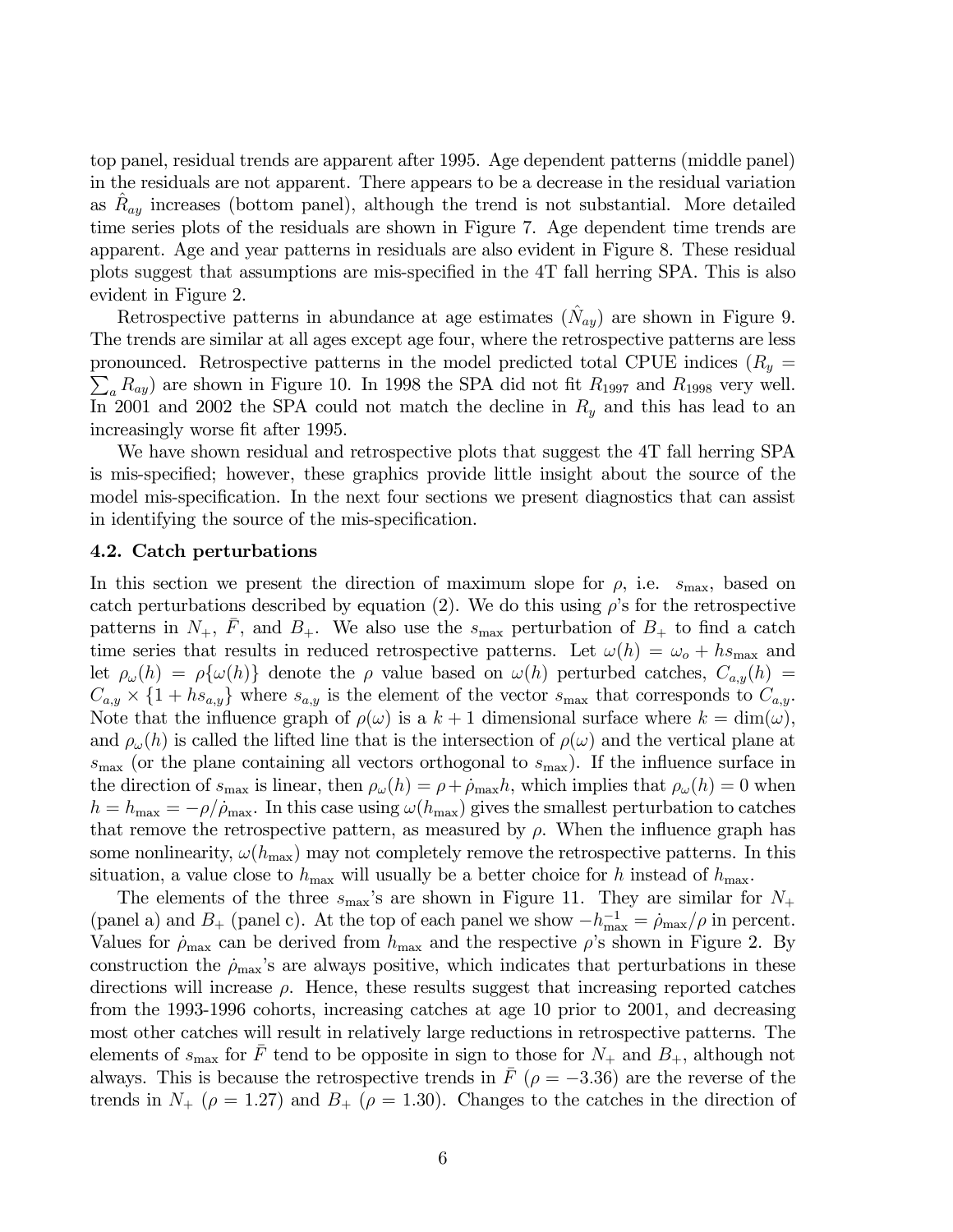$s_{\text{max}}$  in panel b of Figure 11 will increase  $\rho$  towards zero and reduce the retrospective pattern in  $F$ .

The practical utility of  $s_{\text{max}}$  for finding perturbations that remove or substantially reduce retrospective patterns depends on the linearity of the influence surface. To investigate this, in Figure 12 we plot the percent change in the three  $\rho$  statistics, 100  $\times$  $\{\rho(\omega) - \rho\}/\rho$ , based on perturbations to some individual catches and perturbations to all catches using  $s_{\text{max}}$ . We used equation (2) for the perturbations, with  $\omega = 1 + h$  for individual catch perturbations and  $\{\omega_{a,y}\}=1+h s_{\text{max}}$  for perturbations in the direction s<sub>max</sub>. The value of h controlled the amount of perturbation; for example,  $h = -0.5$  with an individual catch perturbation meant that the catch was reduced by  $50\%$ , whereas  $h = 1$ meant that the catch was doubled. The results suggest that there is some nonlinearity in the influence curves. Perturbations in the direction of  $s_{\text{max}}$  deviate from a linear trend when  $|h| > 0.5$ .

If we reduce catches in the direction of  $s_{\text{max}}$  in Figure 11 (panel c) by  $h_{\text{max}} = -5.6$ then  $\rho$  should be near zero for this perturbation. However, as is evident in Figure 12 the influence surface in the direction  $s_{\text{max}}$  is somewhat nonlinear and we found that a perturbation with  $h = -5.6$  was infeasible because it resulted in negative catches. The smallest value for h we could use was  $h = -2.5$ . These perturbations are shown in Figure 13; they are simply the results in panel c of Figure 11 scaled by  $-2.5$ . The change in most catches is less than  $\pm 25\%$ , but a small number of catches are altered by more than ±50%. Differences between the total observed and perturbed catches are shown in Figure 14. Perturbed catches are substantially larger in total after 1997. The perturbed retrospective patterns are shown in Figure 15. These catch perturbations reduced the retrospective patterns in  $N_+$  and  $B_+$ . The  $\rho$  statistics dropped from 1.27 to 0.41 for  $N_+$ , and from 1.3 to 0.47 for  $B_+$ . However, retrospective patterns in  $N_+$  and  $B_+$  still exist, and the retrospective pattern in  $\overline{F}$  was worse; that is,  $\rho$  decreased from  $-3.4$  to  $-6.0$ . The catch perturbations resulted in a poorer fit; the mean square error (MSE) increased from 0.22 to 0.29. These results suggest that small changes to the catches cannot account for the retrospective problem.

#### 4.3. M perturbations

The M perturbations we considered were of the form

$$
M_{\omega a,y}=M\times \omega_{a,y},
$$

where  $\omega_o = 1$ . These are multiplicative perturbations of M, which was set at 0.2. This is the same value used in LeBlanc et al. (2003).

The elements of the direction vectors are shown in Figure 16. They are broadly similar to the catch perturbation results in Figure 11 for  $N_+$  and  $B_+$ , although the influence of M and C at age 10 differs. The results in Figure 16 suggest that an increase in M for the 1992-1996 cohorts and a decrease in M for most other cohorts will reduce the retrospective pattern. The influence curves based on selected M perturbations appear linear (see Figure 17), although a small departure from linearity is evident in the  $s_{\text{max}}$ direction when  $|h| > 0.75$ . The results for  $B_+$  suggests that a perturbation in the direction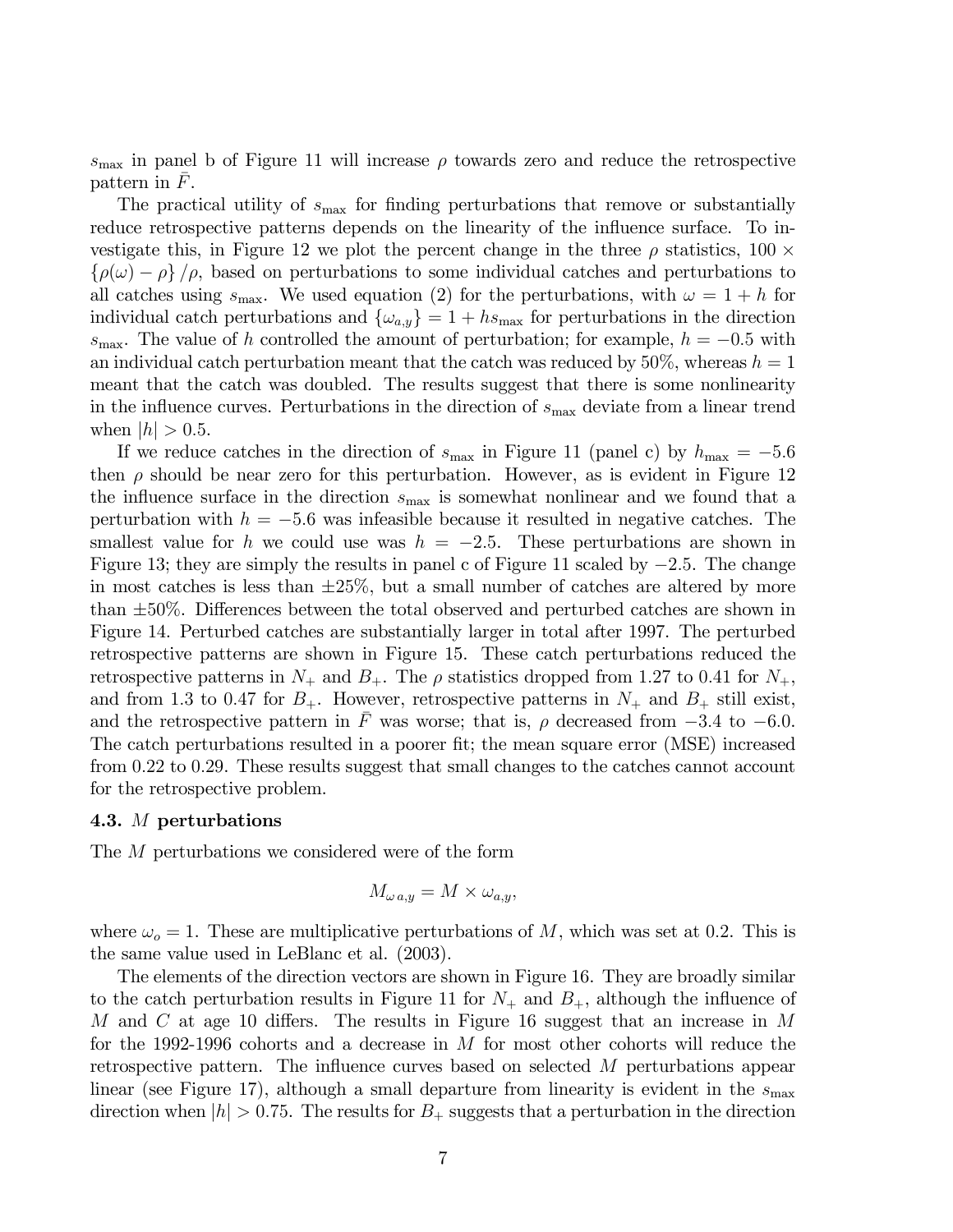shown in panel c of Figure 16 and h around  $h_{\text{max}} = -8.5$  will reduce  $\rho$  to near zero. After a few trials we chose  $h = -6.5$ . The trials involved selecting a value for h near  $-8.5$ , changing the values for M using  ${M_{a,y}} = 0.2 \times (1 + h s_{\text{max}})$ , and then re-computing  $\rho$  to see if it was close to zero. The value of  $h$  we selected was smaller in absolute value than the local approximation of −8.5 because of the nonlinearity in the influence curve. Panel c of Figure 16 shows that  $\rho$  decreases faster than the linear approximation prediction based on M perturbations in the direction of  $s_{\text{max}}$ , which is why  $h = -6.5$  resulted in a smaller |ρ| than  $h_{\text{max}}$ . The perturbations based on  $h = -6.5$  are shown in Figure 18. The perturbations are large; that is, many of them are greater than 50% in absolute value, and some perturbations are greater than 150%. The perturbed retrospective patterns are shown in Figure 19. They are substantially reduced for  $N_{+}$ ,  $\overline{F}$ , and  $B_{+}$  compared to those in Figures 2 and 15, although the relative magnitude of the perturbations required to give these reductions is large (i.e.  $|h| = 6.5$ ).

The MSE for the perturbed SPA dropped slightly from 0.22 to 0.2. This is another difference compared to the catch perturbations in Section 4.2. The M and catch perturbed SPA's give substantially different estimates of population size; for example, the maximum absolute difference in total annual biomass for ages 4-10 from the catch and M perturbed SPA's is 260 KT in 2002, which is 54\% of the unperturbed value.

## 4.4. Catchability perturbations

Another interesting perturbation scheme involves the survey catchabilities. A common assumption used in the 4T fall herring SPA is that the CPUE indices are proportional to absolute stock numbers-at-age. The constant of proportionality, q, was assumed to depend on age but not year. This assumption may not be true; for example, it is possible that CPUE catchability changes over time due to changes in fishing practices, etc. Mohn (1999) showed that violations of the constant catchability assumption could cause retrospective patterns. To assess the potential for this we examined influence diagnostics for multiplicative q perturbations,

$$
q_{\omega a,y} = q_a \omega_{a,y},\tag{7}
$$

where  $\omega_o = 1$ . This involved perturbations to unknown model parameters. We estimated the  $q_a$ 's in (7) using the perturbed fit function,

$$
l_{\omega}(\theta) = \sum_{a,y} \left[ \log(R_{ay}) - \log(q_{\omega a,y}) - \log\{N_{ay}(t)\}\right]^2
$$
  
= 
$$
\sum_{a,y} \left[ \log(R_{ay}) - \log(\omega_{a,y}) - \log(q_a) - \log\{N_{ay}(t)\}\right]^2.
$$

The perturbed catchabilities were estimated as  $\hat{q}_{\omega a,y} = \hat{q}_a \omega_{a,y}$ . However, the  $\omega_{a,y}$ 's were fixed and obtained from the local influence diagnostics.

The elements of  $s_{\text{max}}$  for the three retrospective measures  $(\rho's)$  are shown in Figure 20. They suggest that a trend in the CPUE catchability in 1996-2002 can reduce the retrospective pattern. Global influence curves are shown in Figure 21. As with the M perturbations, the influence curve in the direction of  $s_{\text{max}}$  is reasonably linear within the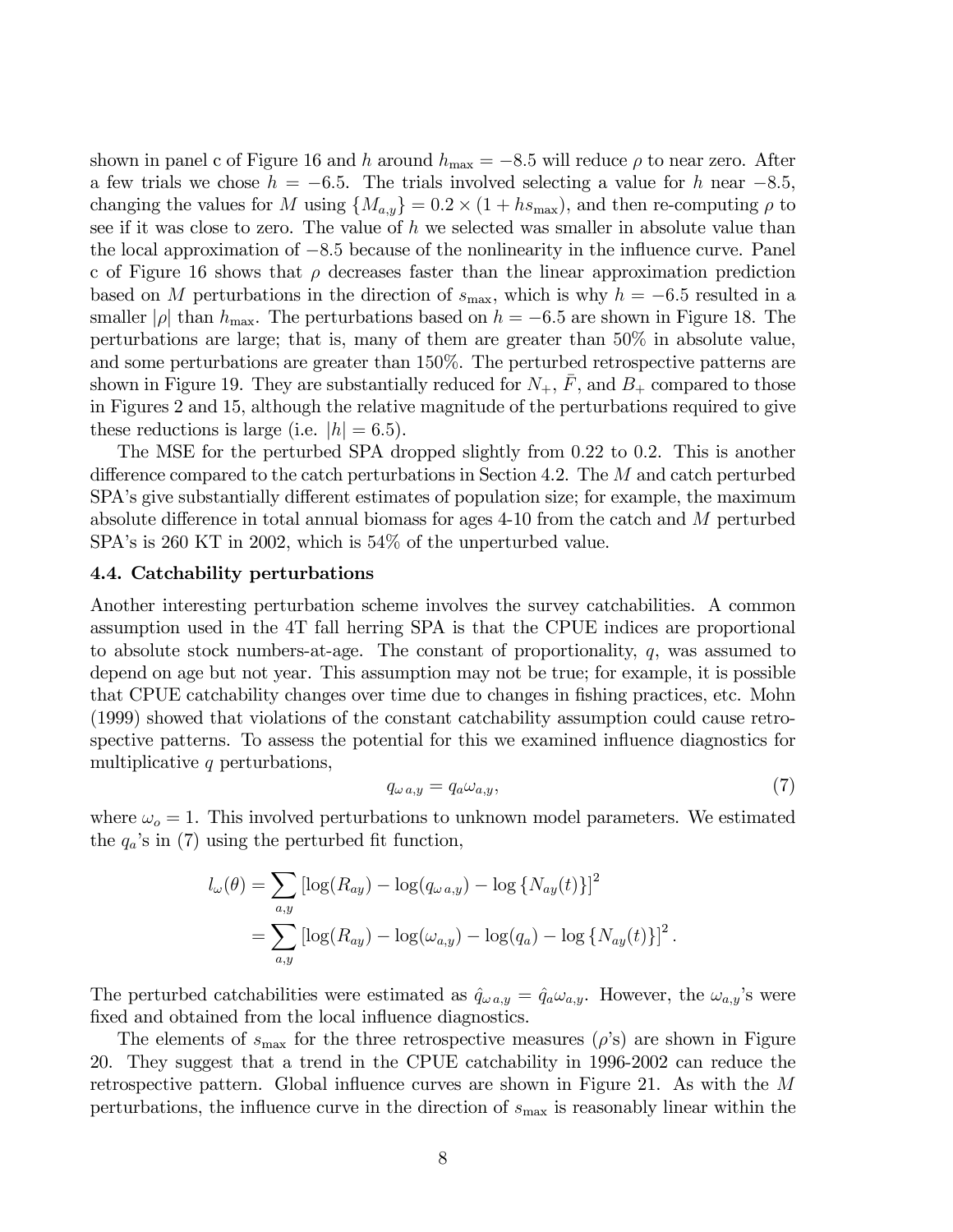range of h we considered. We applied the  $s_{\text{max}}$  perturbation of  $B_+$  with  $h = -2$  (see Figure 22). On a relative scale these are much smaller perturbations than those in Figure 18. The estimates of  $q_a$  in (7) were almost identical to the unperturbed estimates; for example, the unperturbed  $\hat{q}_{10}$  in Figure 5 was  $2.562 \times 10^{-3}$ , while the perturbed estimate was  $2.517 \times 10^{-3}$ . Differences for other ages were of similar or smaller magnitude. The perturbed retrospective patterns are presented in Figure 23. The q perturbations based on  $s_{\text{max}}$  for  $B_+$  greatly reduced the retrospective patterns in  $N_+$  and  $B_+$ . The q perturbations improved the fit as well, decreasing the MSE from 0.22 to 0.20.

Age specific retrospective patterns based on the  $q$ -perturbations are shown in Figure 24. They are substantially improved compared to the unperturbed results shown in Figure 9 for ages 6 and 7 and marginally improved for ages 8-10. For age 5 the retrospective patterns are about the same magnitude but reversed in sign. The q-perturbed retrospective patterns are worse for age 4.

### 4.5. Case weight perturbations

Many methods for assessing influence involve the perturbation of case weights. A case refers to a term in the sum in (6), and is the SPA squared residual. A case weight is an extrinsic weight of the squared residual in the fit function, which we perturb as

$$
l_{\omega}(\theta) = \sum_{a,y} \omega_{a,y} \left[ \log(R_{a,y}) - \log(q_a) - \log\{N_{a,y}(t)\} \right]^2.
$$

This perturbation scheme can be used to assess, for example, the impact of deleting CPUE indices for a particular year. In this section we assess whether changes in case weights can reduce retrospective patterns. The results in Figure 25 suggest that, compared to the catchability perturbations, larger changes to case weights are required to reduce the retrospective problem. This is because the values of  $\rho_{\text{max}}$  are larger; however, smaller changes to case weights are required compared to  $C$  and  $M$  perturbations (see Figures 11) and 16). Global influence curves are shown in Figure 26. Figures 27 and 28 demonstrate that case weight perturbations with  $h = -5$  are sufficient to remove the retrospective pattern. One of the main effects of the case weight perturbations shown in Figure 27 is to down-weight the 2001 and 2002 CPUE indices of abundance. The importance of this part of the CPUE data on the retrospective pattern is also obvious in Figure 10.

#### 5. Discussion

We have presented a practical methodology based on local influence diagnostics to assess the potential magnitude of changes in SPA inputs required to reduce or remove retrospective patterns. In the context of a data example, we illustrated how these methods can be employed to identify relatively small perturbations to SPA component inputs that result in greatly reduced retrospective patterns. The diagnostics can identify more likely causes of the retrospective patterns, or at least identify some components that are an unlikely source of the patterns. That is, if the smallest perturbation that removes the retrospective pattern is unrealistic then we can reasonably conclude that the pattern is not caused by the component. Although this is obviously not as desirable as identifying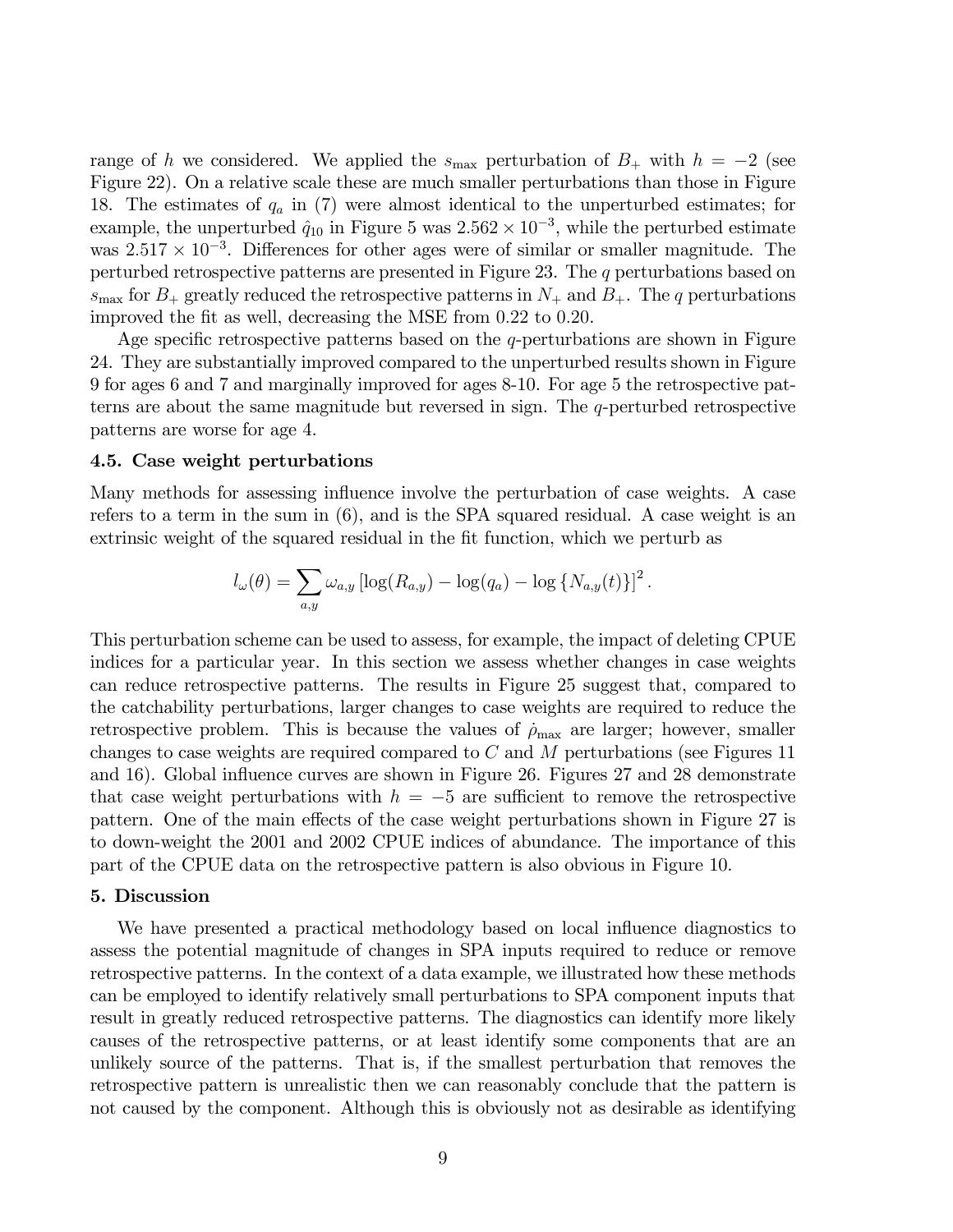the components that are at the root of the retrospective pattern, the determination of which components that are unlikely to have caused the problem is nevertheless useful.

We have applied the proposed methods to the 4T fall herring SPA, and studied the influence of commercial catches, natural mortality, survey catchability, and estimation case weights on retrospective patterns. We concluded that relatively small perturbations to assumptions about the catchability of CPUE indices could remove the retrospective patterns. Larger changes to case weights or the assumptions about M were required to remove the patterns, while local catch perturbations were not able to completely eliminate them. The plausibility of the perturbations, or the SPA perturbed stock estimates, are best assessed by 4T herring experts who are knowledgeable about the fishery and other scientific information for this stock.

Although our local influence analyses have produced a large amount of output to examine, our main conclusion is based on only the values of  $\dot{\rho}_{\rm max}$  for the four perturbation schemes. For  $B_+$ , these slopes in percent of  $\rho$  are 18%, 12%, 40%, and 19% for the C, M, q, and case weight perturbations, respectively. These slopes suggest that smaller changes to the CPUE catchability model are required to reduce the retrospective pattern than for the other SPA model components. The  $N_+$   $\rho$  slopes lead to the same conclusion. Note that a different conclusion is reached from the  $\bar{F}$   $\rho$  slopes; however, as is evident in Figure 12, there is substantial nonlinearity in the influence surface for this  $\rho$  and perturbation scheme, and this reduces the utility of local influence diagnostics.

Before local influence diagnostics are interpreted it is important to check the "nearlocal" linearity of the influence surface, which we did in Figures 12, 17, 21, and 26. An alternative option is to develop local curvature diagnostics to indicate when the influence surface is locally nonlinear. This is a useful area for future research.

Retrospective-corrected stock scenarios are shown in Figure 29. It is interesting that catch and M perturbations lead to somewhat different estimated stock trajectories, since they both play a very similar role in SPA by accounting for population deaths; however, an important difference in their roles involves the constraints on fishing mortalities at the oldest age A. These constraints are commonly used and often make an SPA more sensitive to errors in catches at age  $A$  than similar sized errors in  $M$  at that age. It is also interesting that the CPUE q and case weight perturbations resulted in stock trajectories that are very similar to the unperturbed result. The conclusion we draw from this is that a retrospective-corrected SPA may not produce lower estimates of stock size. This is contrary to the common perception that a retrospective problem implies that the SPA will over-estimate current stock size.

We also conducted the retrospective local influence analysis on the data and model structure used in the 2002 assessment of the 4T herring stock (see LeBlanc, MacDougall, and Poirier, 2002). The main difference in the 2002 and 2003 SPA formulations was that in 2002 the CPUE time series was split (1978-1991, 1992-2001) and treated as two different indices. The local influence  $q$ -perturbations for ages 5 and greater "attempted" to re-connect the catchabilities for the 1978-1991 and 1992-2001 periods. This suggested that splitting the CPUE index series may have contributed to the retrospective problem. Indeed, when the CPUE time series was not split then the retrospective pattern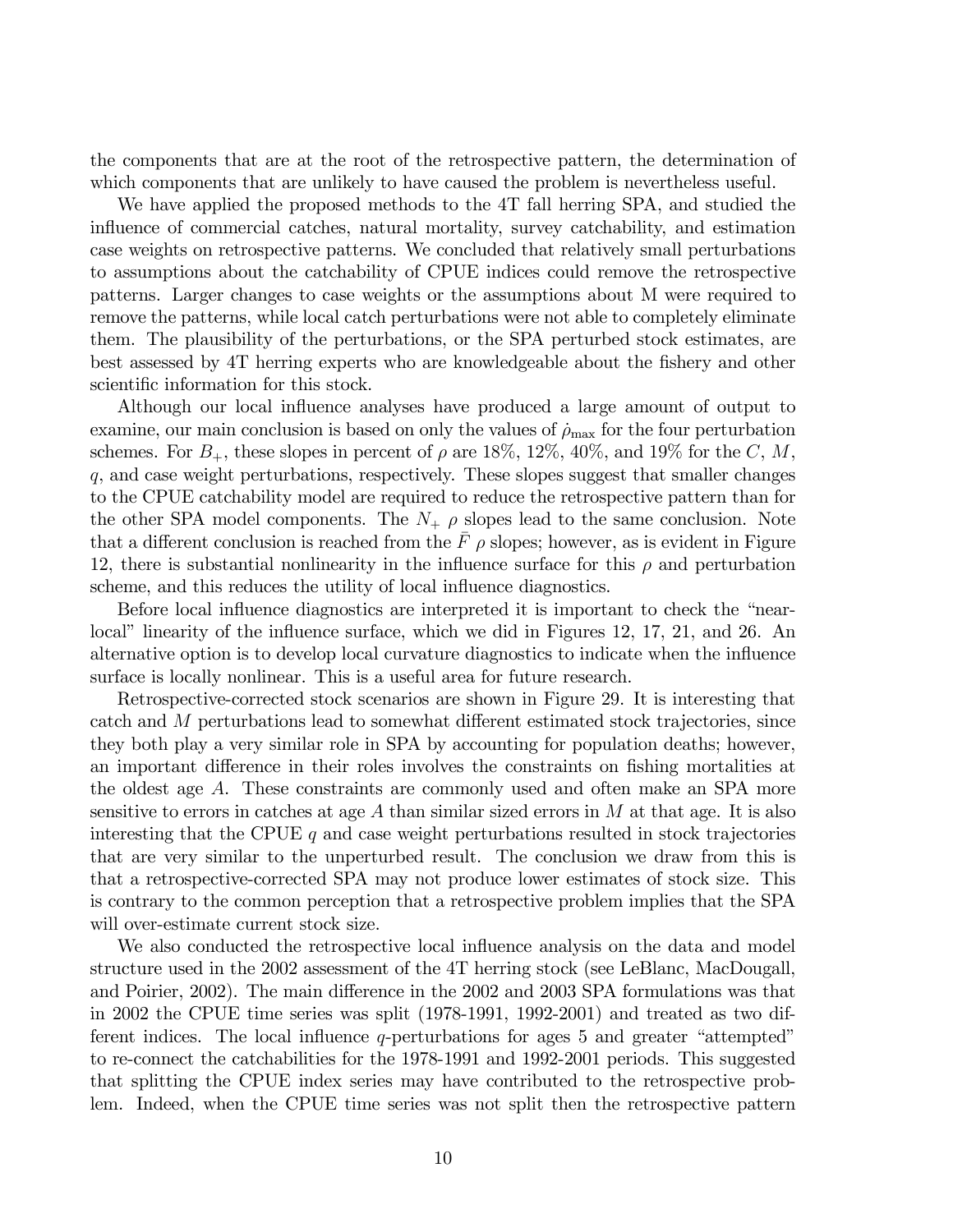was substantially reduced; however, with the addition of the 2002 data the retrospective pattern increased again. Our conclusion from this was that in the "split- $q$ " formulation, some of the retrospective pattern resulted from confounding between stock size and CPUE catchability in the 1992-2001 period. In the "constant-q" formulation (i.e. constant q for 1978-2001) there was less confounding, which in turn reduced the retrospective pattern. However, this did not mean that the "constant-q" formulation was reasonable. All that happened was that the evidence of model mis-specification was transferred from the retrospective plots to the residuals plots; that is, residuals looked worse for the "constant- $q$ " formulation compared to the "split-q" formulation. The  $2002$  CPUE values were also inconsistent with the SPA, similar to the 2001 values, and this caused the residuals and retrospective patterns to look worse compared to 2002 assessment results; that is, the addition of more inconsistent data to the SPA increased the evidence of model misspecification. To their credit, LeBlanc et al. (2003) have attempted to conservatively adjust for the mis-specification.

We found that the retrospective diagnostics were fairly similar when  $\rho$  was based on different stock quantities (e.g.  $N_+$ ,  $\bar{F}$ , or  $B_+$ ), although we observed some differences in the effect of the perturbations on retrospective patterns. One would expect the diagnostics based on  $N_+$  and  $B_+$  to be similar. Perhaps a better set of diagnostics would involve the numbers of young and old fish instead of  $N_{+}$  and  $B_{+}$ . In many applications spawner biomass would be an appropriate way to quantify the numbers of old fish. Another factor to consider is the number of years used to measure the retrospective pattern. Also, the retrospective metric proposed by Mohn (1999) and used in this paper (equation 1) is a relative average which may not be appropriate in some cases, especially when some  $S_{y,y}$ 's are large.

It is possible that retrospective patterns are caused by mis-specifications of two or more model components. For example, the retrospective patterns could be caused by misreported catches and incorrect assumptions about CPUE catchabilities. Local influence diagnostics based on perturbations to multiple components are relatively straightforward to implement; however, scaling the perturbations is a problem. For example, multiplicative perturbations to catches may not be comparable to multiplicative perturbations to survey catchabilities. Local influence diagnostics based on multiple component perturbations will likely be very sensitive to the relative scaling of the perturbations to different components. This problem also affects separate perturbations to model components such as the ones we have presented. If the perturbation schemes are not comparable then the local slopes (e.g.  $\dot{\rho}_{\text{max}}$ ) are also not comparable and are subsequently not useful for determining which perturbations are more likely. This is discussed further in C&F.

The local influence diagnostics can be improved by utilizing more realistic perturbation schemes. For example, potential errors in catches may not be entirely multiplicative in nature because the magnitude of errors in large reported landings could be larger or smaller than the errors in small reported landings. Also, completely independent perturbations of M may not be realistic, and smoother perturbations may be more appropriate. Such modifications are relatively straight-forward to implement within the diagnostic framework we have presented.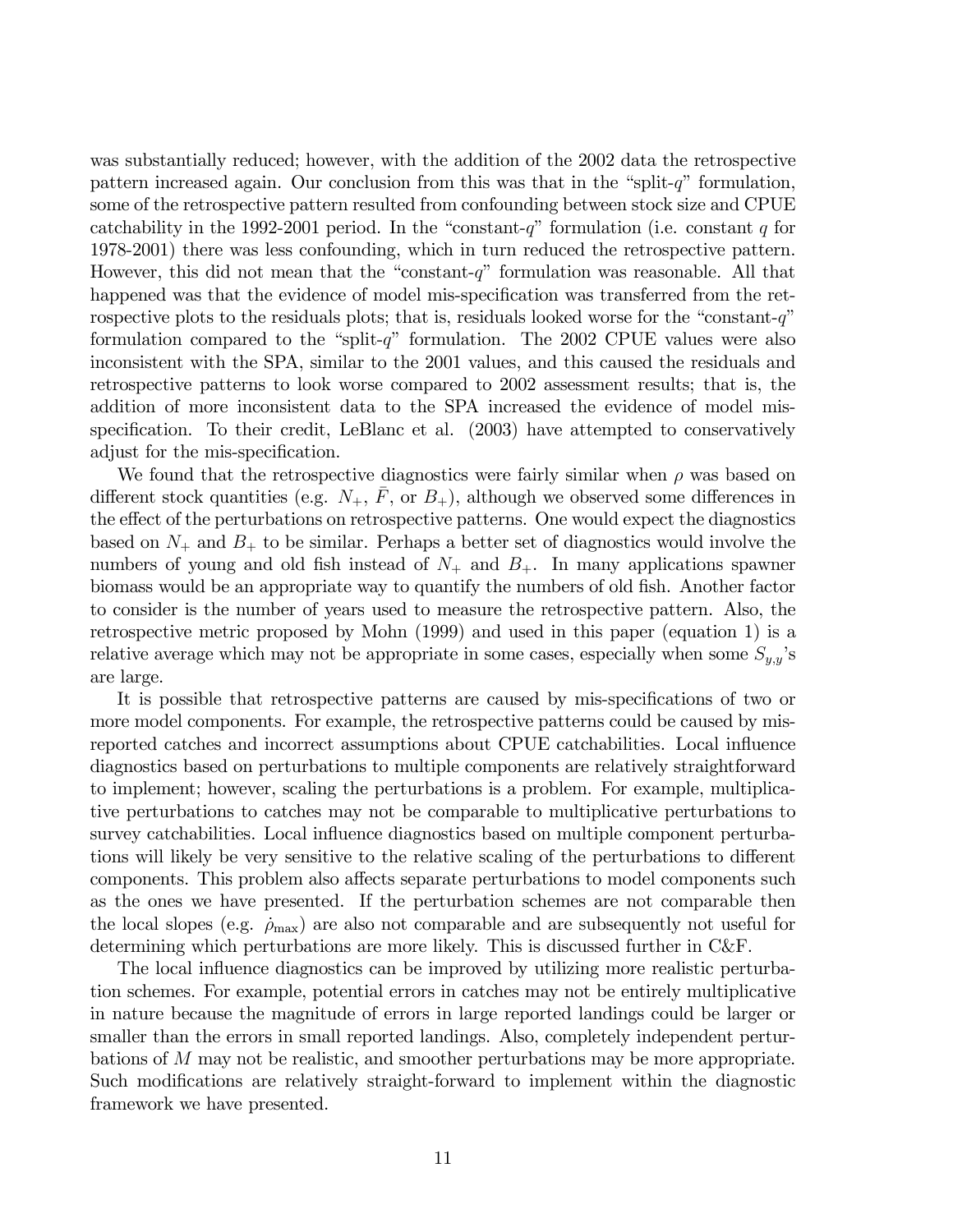#### References

- Cadigan, N. G. and Farrell, P. J. 2002. Generalized local influence with applications to fish stock cohort analysis. Applied Statistics, 51: 469-483.
- Cook, R. D. 1986. Assessment of local influence (with discussion). Journal of the Royal Statistical Society, Series B, 48: 133-169.
- Evans, G. T. 1996. Using the elementary operations of sequential population analysis to display problems in catch or survey data. Canadian Journal of Fisheries and Aquatic Science, 53: 239-243.
- Fanning, L. P., Mohn, R. K., and MacEachern, W. J. 1995. An assessment of 4VsW cod in 1994 with consideration of ecological indicators of stock status. DFO Atlantic Fisheries Research Document 95/73. 29 pp.
- LeBlanc, C.H., MacDougall, C., and Poirier, G.A. 2002. Assessment of the NAFO 4T southern Gulf of St. Lawrence herring stocks in 2001. DFO CSAS Res. Doc. 2002/053.
- LeBlanc, C.H., Poirier, G.A., Chouinard, G., and MacDougall, C. 2003. Assessment of the 4T southern Gulf of St. Lawrence herring stocks in 2002. DFO CSAS Res. Doc. 2003/040.
- Mohn, R. 1999. The retrospective problem in sequential population analysis: An investigation using cod fishery and simulated data. ICES Journal of Marine Science, 56: 473-488.
- Pope, J. G. 1972. An investigation of the accuracy of virtual population analysis using cohort analysis. ICNAF Research Bulletin, 9: 65-74.
- Sinclair, A., Gascon, D., O'Boyle, R., Rivard, D., and Gavaris, S. 1991. Consistency of some Northwest Atlantic ground fish stock assessments. NAFO Scientific Council Studies, 16: 59-77.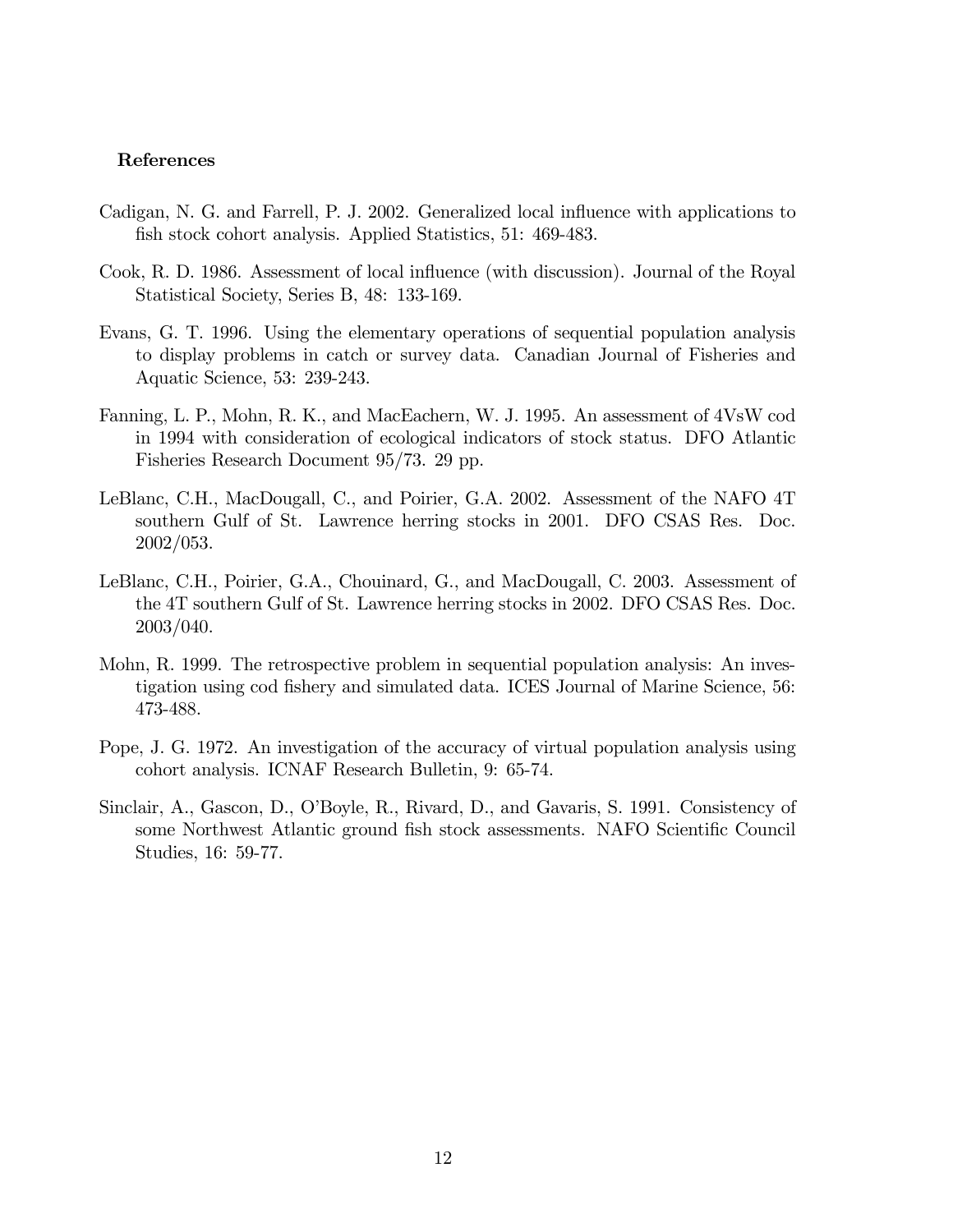#### 6. Appendix

In this section we provide additional information on how we compute local influence diagnostics. We first consider influence for a scalar statistic from an SPA, and then we consider the retrospective  $\rho$ 's which are scalar statistics computed from more than one SPA. Let  $\theta = \{q_4, ..., q_{10}, N_{4,2002}, ..., N_{10,2002}\}\$  denote the parameters to estimate in the 4T herring SPA. Also, let  $g(\theta) = g(\theta; C, M)$  denote some function of the SPA output, where C and M are age by year matrices of catches and other mortality rates that are inputs to the model. For example,  $g(\theta)$  could be the total abundance in year t; that is,

$$
g(\theta) = \sum_{a} N_{a,t}.
$$

This  $g(\theta)$  is a function of  $\theta$  and also C and M because  $N_{a,t} = N_{a,t}(\theta; C, M)$ . Note however that N is not a function of the  $q$ 's.

Under standard conditions (see **Section 2.1** in C&F) the local slope of a perturbed  $q(\theta)$  with respect to the perturbation is

$$
\left. \frac{\partial g_{\omega}(\hat{\theta}_{\omega})}{\partial \omega} \right|_{\omega=\omega_o} = \left. \frac{\partial g_{\omega}(\hat{\theta})}{\partial \omega} \right|_{\omega=\omega_o} + \left. \frac{\partial \hat{\theta}'_{\omega}}{\partial \omega} \right|_{\omega=\omega_o} \left. \frac{\partial g(\theta)}{\partial \theta} \right|_{\theta=\hat{\theta}}, \tag{8}
$$

.

where  $\omega$  is a vector of all perturbations. This equation is just a simple application of the chain rule for differentiation. We illustrate how to compute this equation using catch perturbations and our total abundance example for  $g(\theta)$ . Each individual catch is perturbed as  $C_{a,y}(\omega_i) = C_{a,y} \times \omega_i$ , where  $i = 1, ..., AY$  and AY is the total number of ages and years in the SPA. Any convenient mapping between i and  $a,y$  can be chosen. Let  $\omega = {\omega_i}$ where  $\dim(\omega) = AY$ . The first term on the right hand side (rhs) of (8) is

$$
\left.\frac{\partial g_\omega(\hat{\theta})}{\partial \omega}\right|_{\omega=\omega_o}=\sum_a\left.\frac{\partial N_{a,t}(\theta;C_\omega,M)}{\partial \omega}\right|_{\omega=\omega_o}
$$

It is difficult to simplify the N derivative further because of the rather complicated way that catches determine SPA numbers depending on the type of constraints used on fishing mortalities, etc. In our applications we use numerical techniques to compute  $\partial g_{\omega}(\theta)/\partial \omega$ ; that is, for the *i*th element in the above vector of derivatives and for some small  $\delta$  (e.g. we use  $\delta = 10^{-3}$ , we compute

$$
\left.\frac{\partial g_\omega(\hat{\theta})}{\partial \omega_i}\right|_{\omega_i=\omega_{oi}} \doteq \frac{g_{(-2)}-8g_{(-1)}+8g_{(+1)}-g_{(+2)}}{12\delta},
$$

where  $g_{(\pm z)} = g(\hat{\theta}; C_{\pm z}, M)$  and  $C_{\pm z}$  is the observed catch matrix but with the ay-th element equal to  $1 \pm z\delta$  times the observed catch. Note that a and y are the age and year that map to i. The derivative approximation is based on a five-point formula and is reasonably accurate (i.e.  $O(\delta^4)$ ). The value for  $\delta$  we use has yielded satisfactory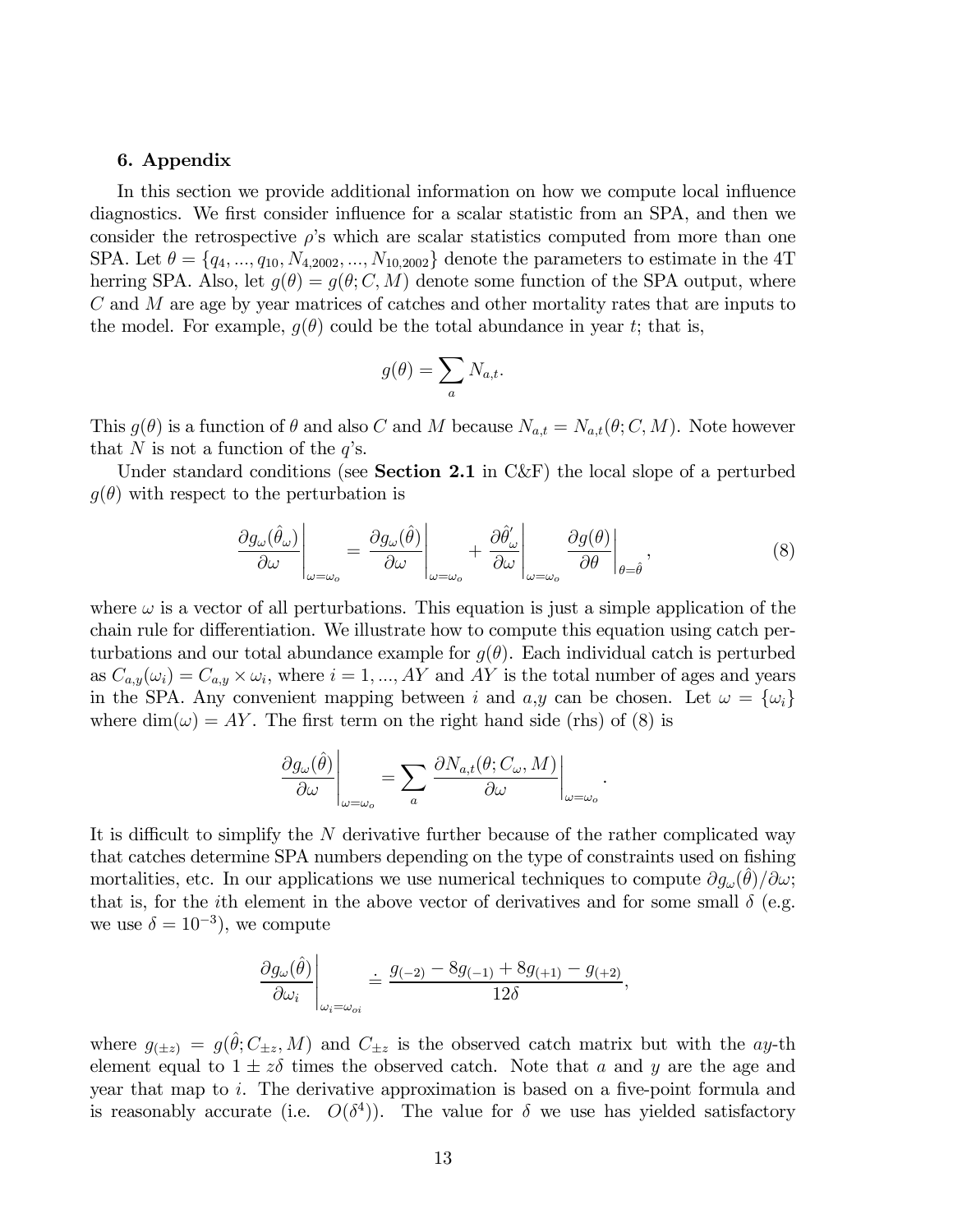results, although better choices for  $\delta$  may be available in the numerical literature. The unperturbed SPA parameter estimates  $(\theta)$  are used in all the computations. We evaluate  $\partial g_{\omega}(\theta)/\partial \omega|_{\omega_o}$  using  $4 \times AY$  SPA function evaluations.

We use a similar procedure to compute the last term on the rhs of  $(8)$ ,  $\partial g(\theta)/\partial \theta|_{\theta=\hat{\theta}}$ . This derivative is very fast to evaluate. Note that if the year  $t$  that we compute total abundance for is the last year in the SPA then  $\partial g(\theta)/\partial \theta|_{\theta=\hat{\theta}} = A$  because  $g(\theta)$  is just the sum from 1 to A of some of the  $\theta$ 's. The hard part to compute in  $(8)$  is  $\frac{\partial \hat{\theta}'_{\omega}}{\partial \theta'_{\omega}}/\partial \omega|_{\omega=\omega_o}$ .

Fortunately computing  $\partial \hat{\theta}'_{\omega}/\partial \omega|_{\omega=\omega_o}$  does not require computing  $\hat{\theta}_{\omega}$ . It can be shown (see C&F) that

$$
\left. \frac{\partial \hat{\theta}'_{\omega}}{\partial \omega} \right|_{\omega = \omega_o} = -\ddot{F}^{-1} \Delta,
$$

where F is the SPA fit function used to estimate the  $\theta$  (i.e. equation 6 for 4T herring),  $\ddot{F}$  is the Hessian matrix,

$$
\ddot{F} = \left. \frac{\partial^2 F(\theta)}{\partial \theta \partial \theta'} \right|_{\theta = \hat{\theta}},
$$

and

$$
\Delta = \frac{\partial^2 F_{\omega}(\theta)}{\partial \theta \partial \omega'}\bigg|_{\theta = \hat{\theta}, \omega = \omega_o}
$$

.

The Hessian will usually be available as a result of the estimation of  $\theta$ . We also use numerical procedures to compute both  $\ddot{F}$  and  $\Delta$ . If  $\dim(\omega) \times \dim(\theta)$  is large (e.g. 500×30) then  $\Delta$  can take upwards of 30 to 60 minutes to compute with the SPA software that we employ. However, for a simple structure like the 4T herring SPA then  $\Delta$  can be computed quickly.

The derivative results can be collected to compute  $g_o = \partial g_\omega(\hat{\theta})/\partial \omega|_{\omega_o}$ . The maximum local slope is  $S(s_{\text{max}}) = \sqrt{\dot{g}'_o \dot{g}_o}$ , and the direction of maximum slope is given by  $\dot{g}_o/S(s_{\text{max}})$ (see Section 2.1 in  $C\&F$ ).

The local influence analysis of the retrospective  $\rho$  statistic is a straight-forward, although somewhat tedious, extension of the methods for influence in a single SPA. One has to define the SPA statistic S that  $\rho$  is based on (e.g. see equation 1), and then compute the local slope of the perturbed  $\rho$ ,

$$
\rho(\omega) = \sum_{y=y_o}^{Y} \frac{S_{y,y}(\omega) - S_{y,Y}(\omega)}{S_{y,y}(\omega)},
$$

based on the perturbed statistics  $S(\omega)$ . It is not difficult to show that  $\partial \rho(\omega)/\partial \omega|_{\omega=\omega_o}$ is given by (4). Note that the  $S_o$ 's in this equation are  $AY \times 1$  vectors for the catch perturbations. The  $\dot{S}_o$ 's are obtained using the  $g_o$  equations with  $g(\theta) = S(\theta)$ . The direction of maximum slope is  $s_{\text{max}} = \rho_o / \sqrt{\sum_i \rho_{oi}^2}$ , where  $\rho_{oi}$  is an element of the vector  $\dot{\rho}$ .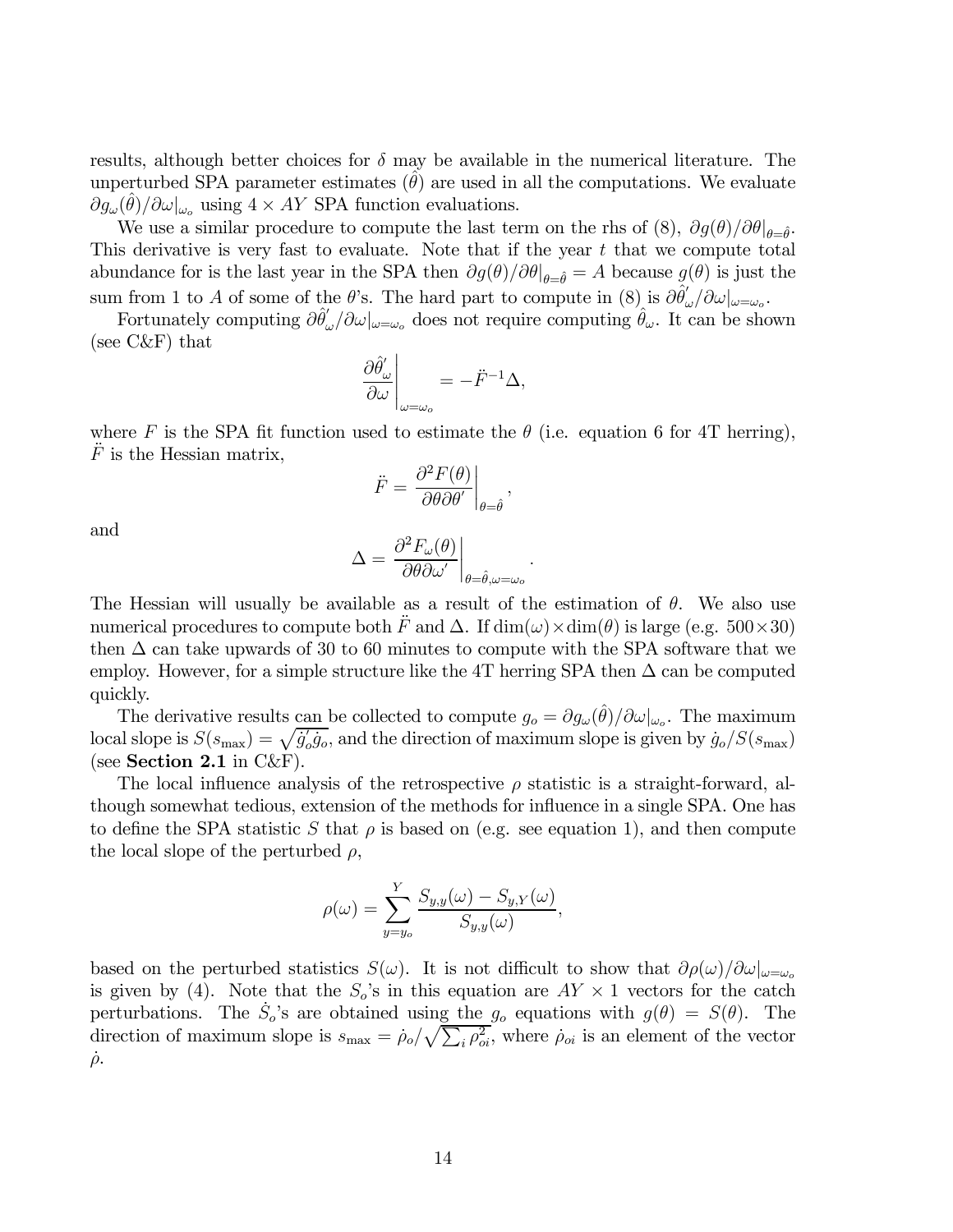# Figures



Figure 1: Northwest Atlantic Fisheries Organization (NAFO) Division 4T, located in the southern Gulf of St. Lawrence, off the east coast of Canada.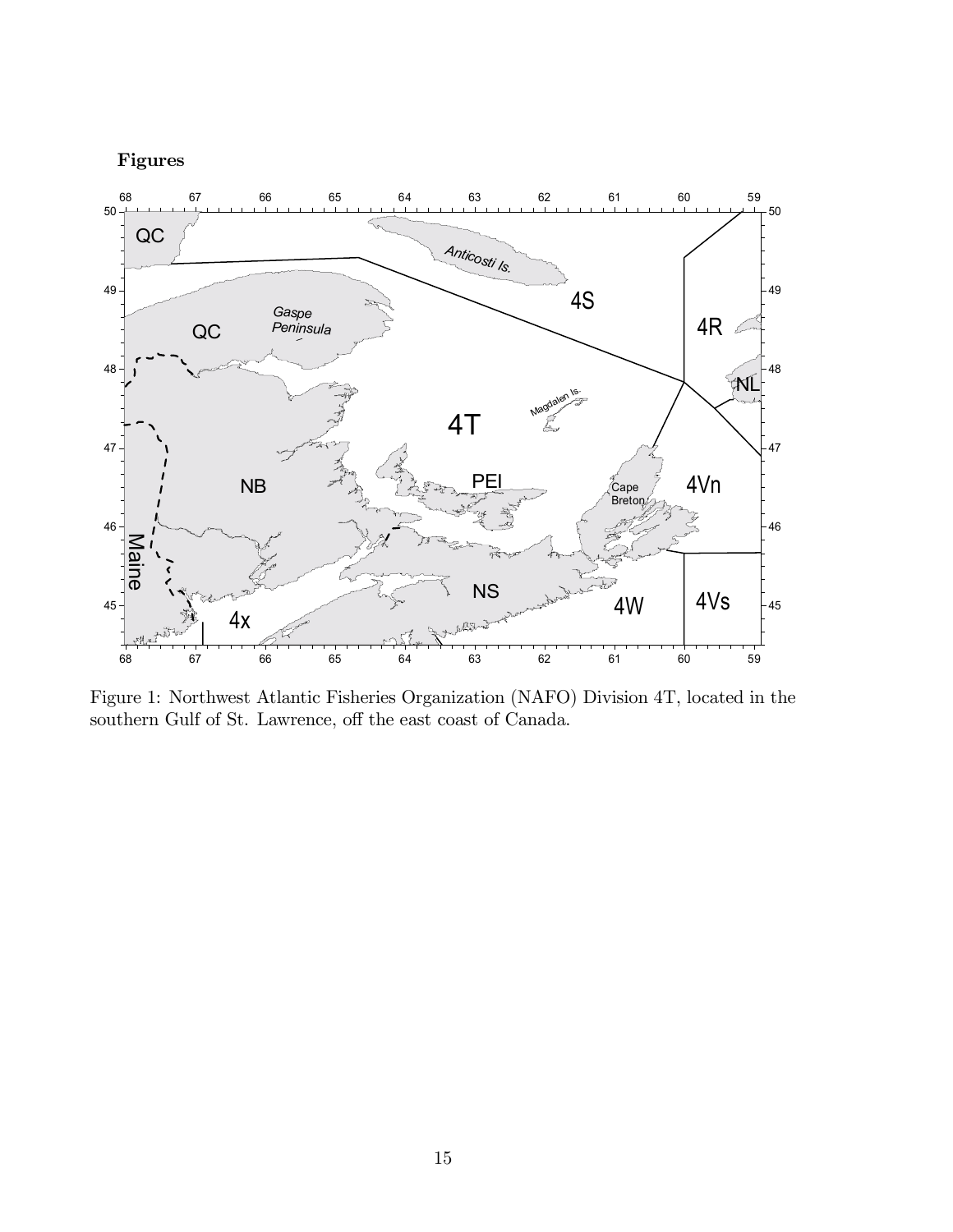

Figure 2: Retrospective estimates for the 4T fall herring stock. The retrospective  $\rho$ statistic is shown in the top left-hand corner of each panel. Top panel:  $N_{+}$ , middle panel:  $\bar{F},$  bottom panel:  $B_+.$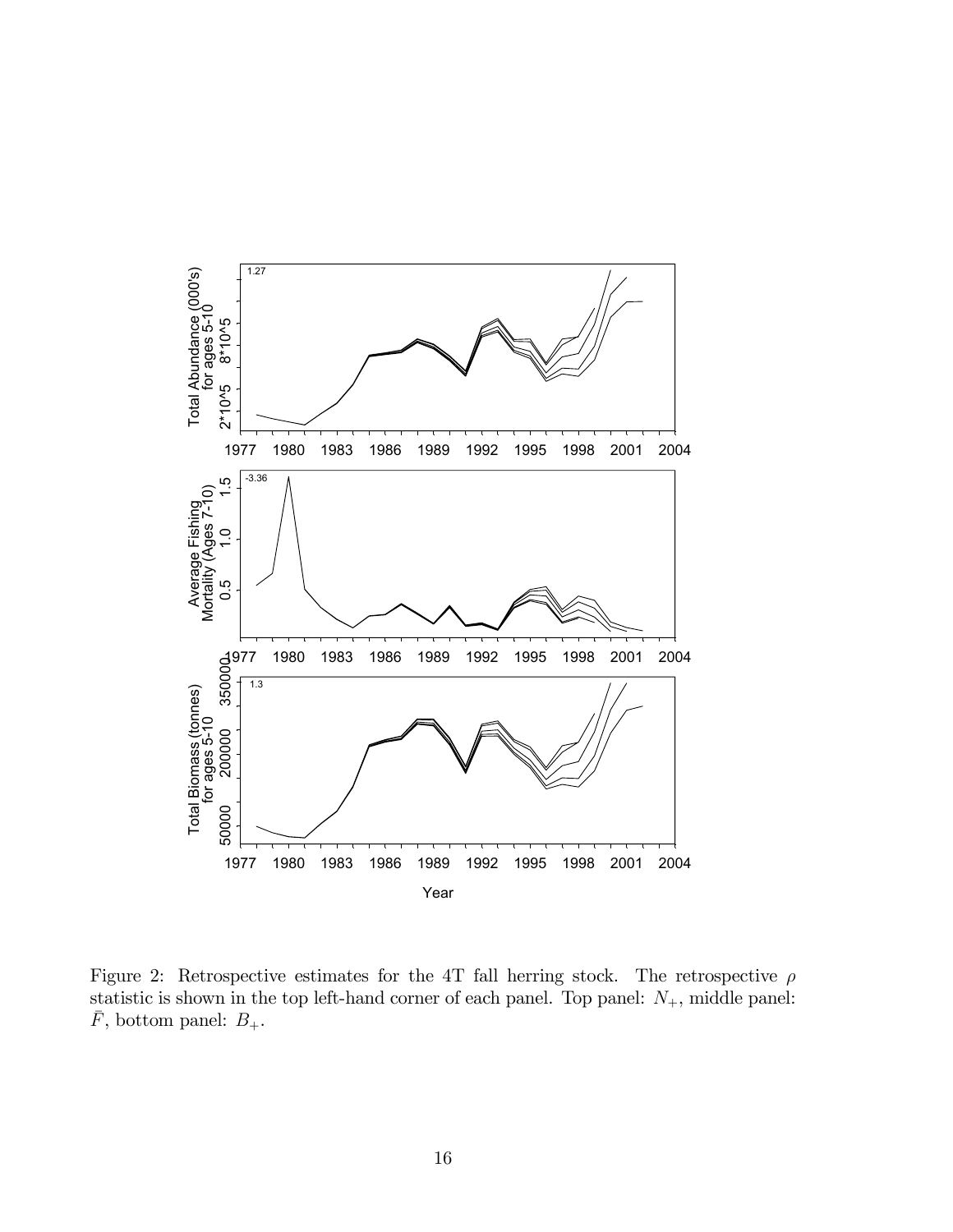

Figure 3: Estimates of recruitment and total abundance at ages 4-10 (top panel), and total biomass at ages 4-10 (bottom panel).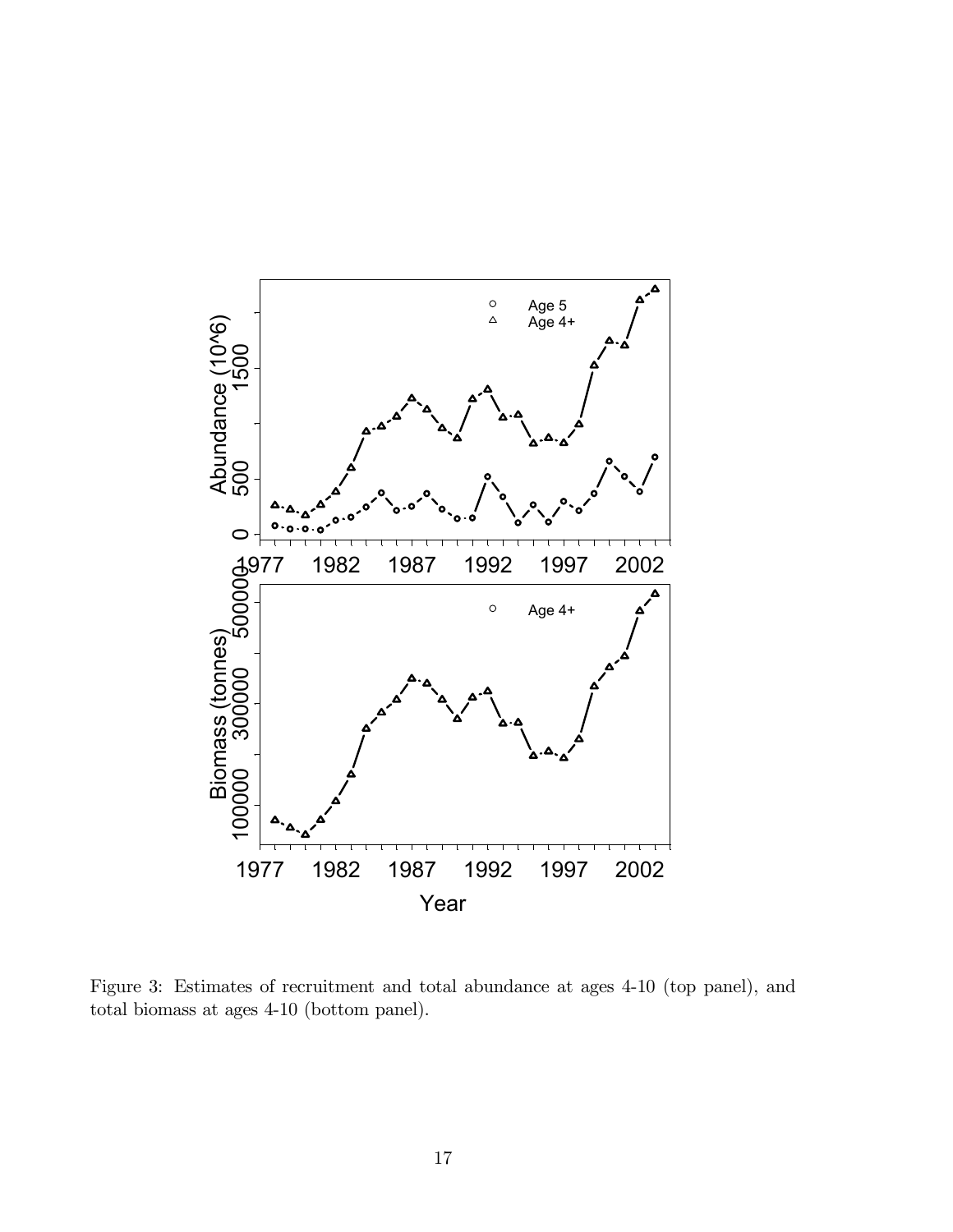

Figure 4: Time series of average estimated fishing mortality for ages 4-6 and ages 7-10.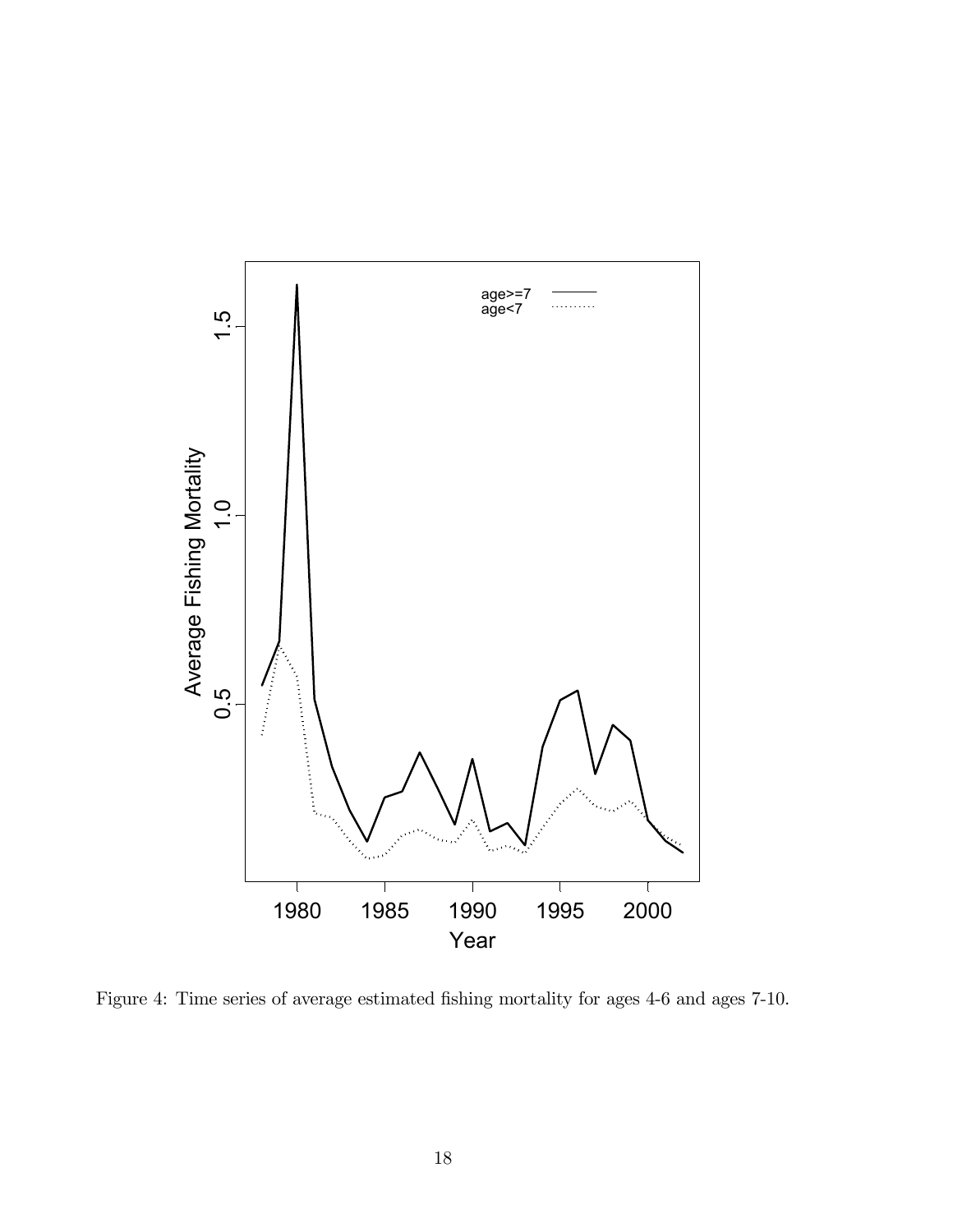

Figure 5: Catch per unit effort (CPUE) SPA catchability estimates  $(q_a)$ . Vertical lines represent 95% con fidence intervals.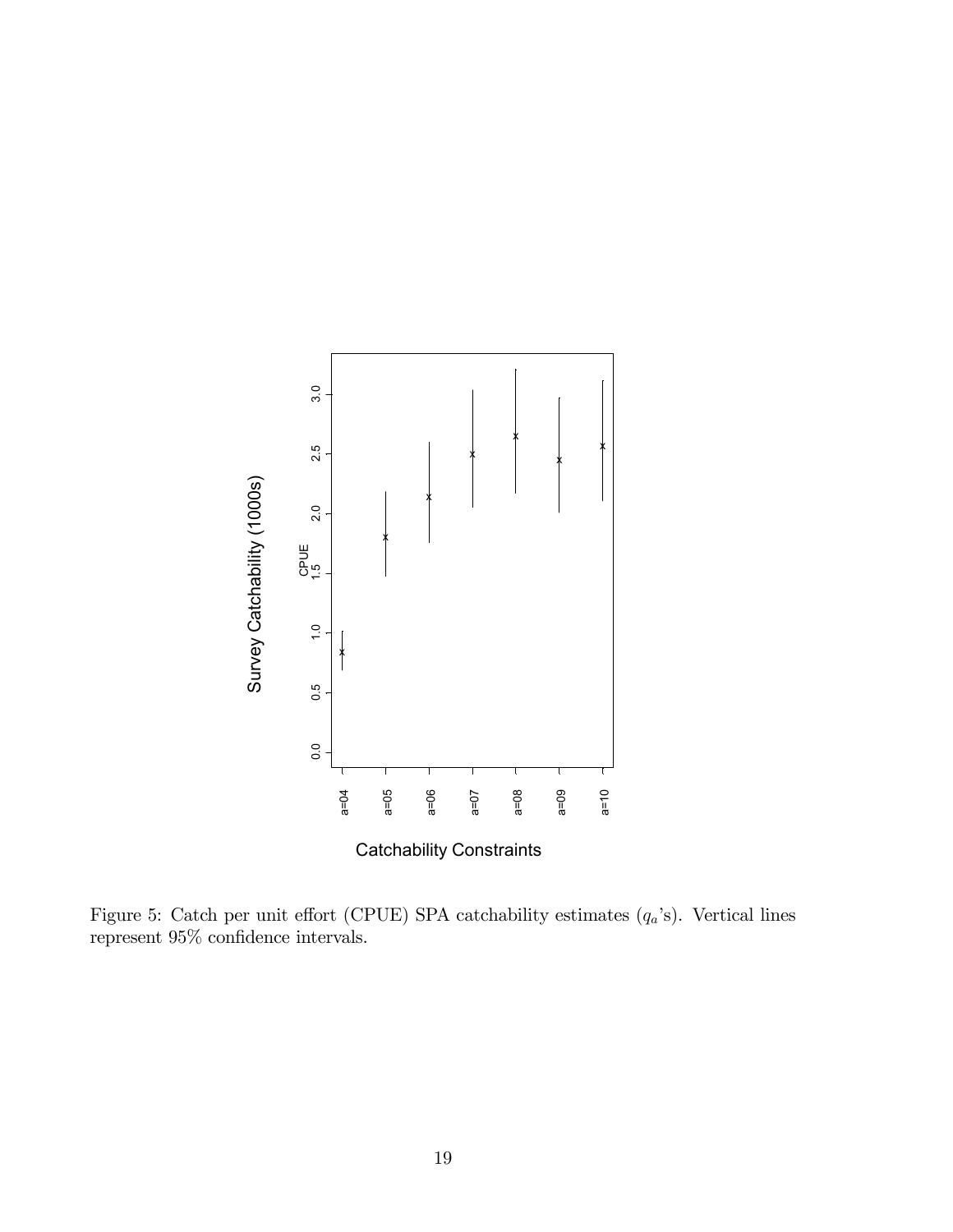

Figure 6: Standardized residuals plotted versus year plus month (e.g. 1999.75, top panel), age (middle panel), and predicted value  $(\hat{R}_{ay}, \text{ bottom panel})$ . The dashed line in the top panel connects the average residual each year, and the plotting symbol is the age.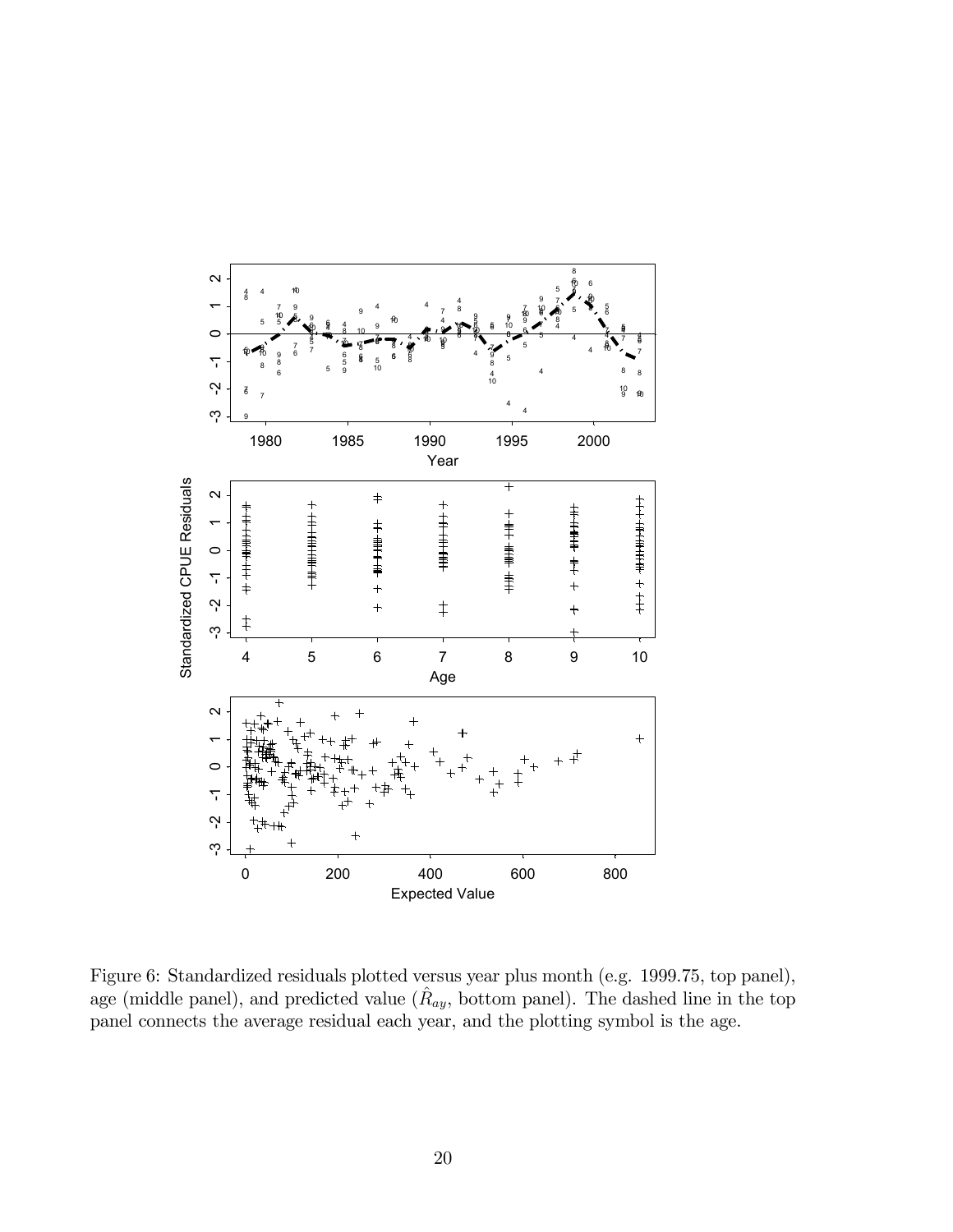

Figure 7: Time series plots of standardized residuals. Time is year plus month (e.g. 1999.75). Each panel shows the CPUE residuals for an age  $(a = 4, ..., 10)$ . The dashed line shows a lowess smoother fit to the residuals.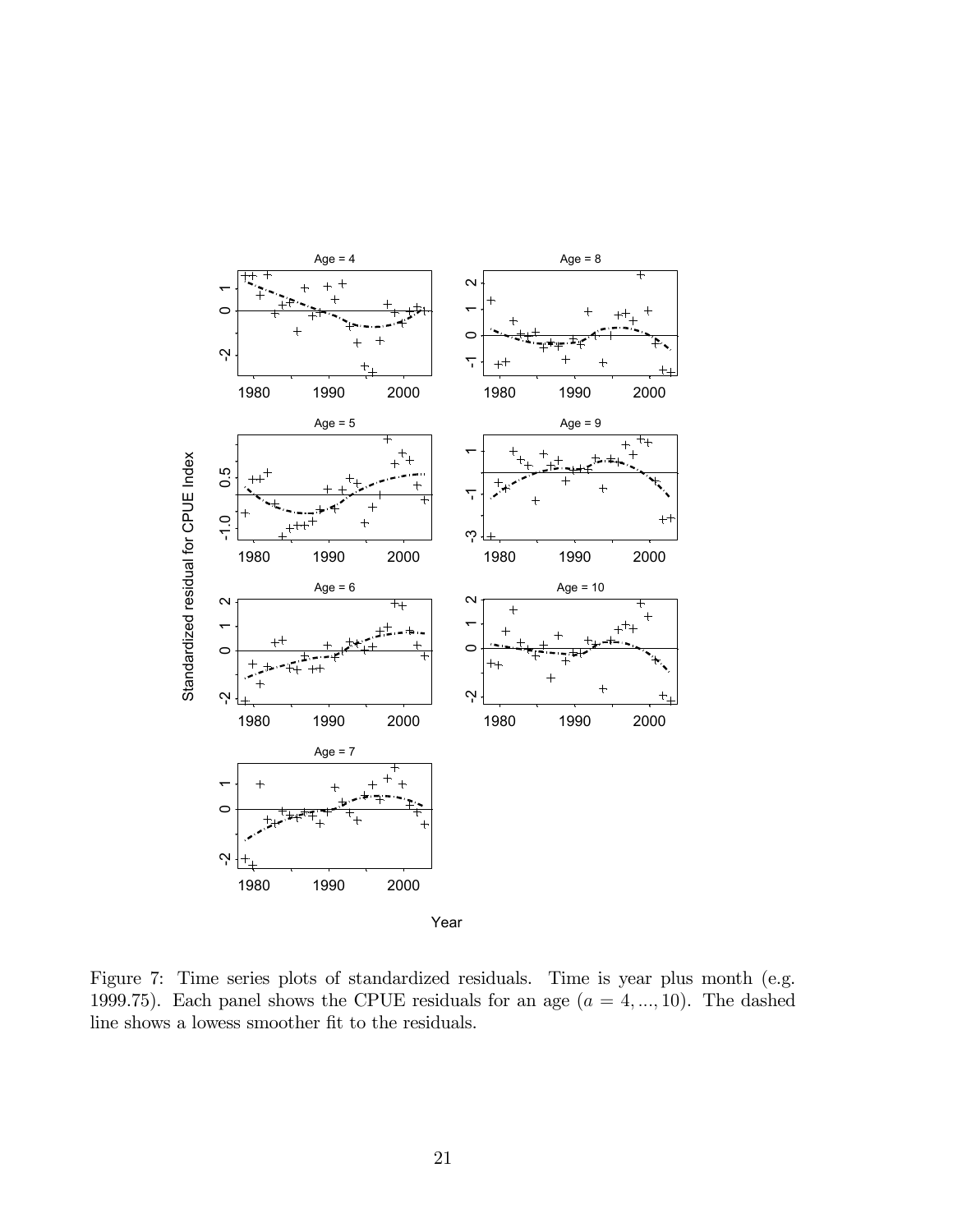# Standardized residuals



Year

Figure 8: Standardized residuals versus age and year plus month (e.g. 1999.75). The size of the plotting symbols is proportional to the absolute value of the residuals. An  $\times$ denotes a negative residual, and  $a +$  denotes a positive residual.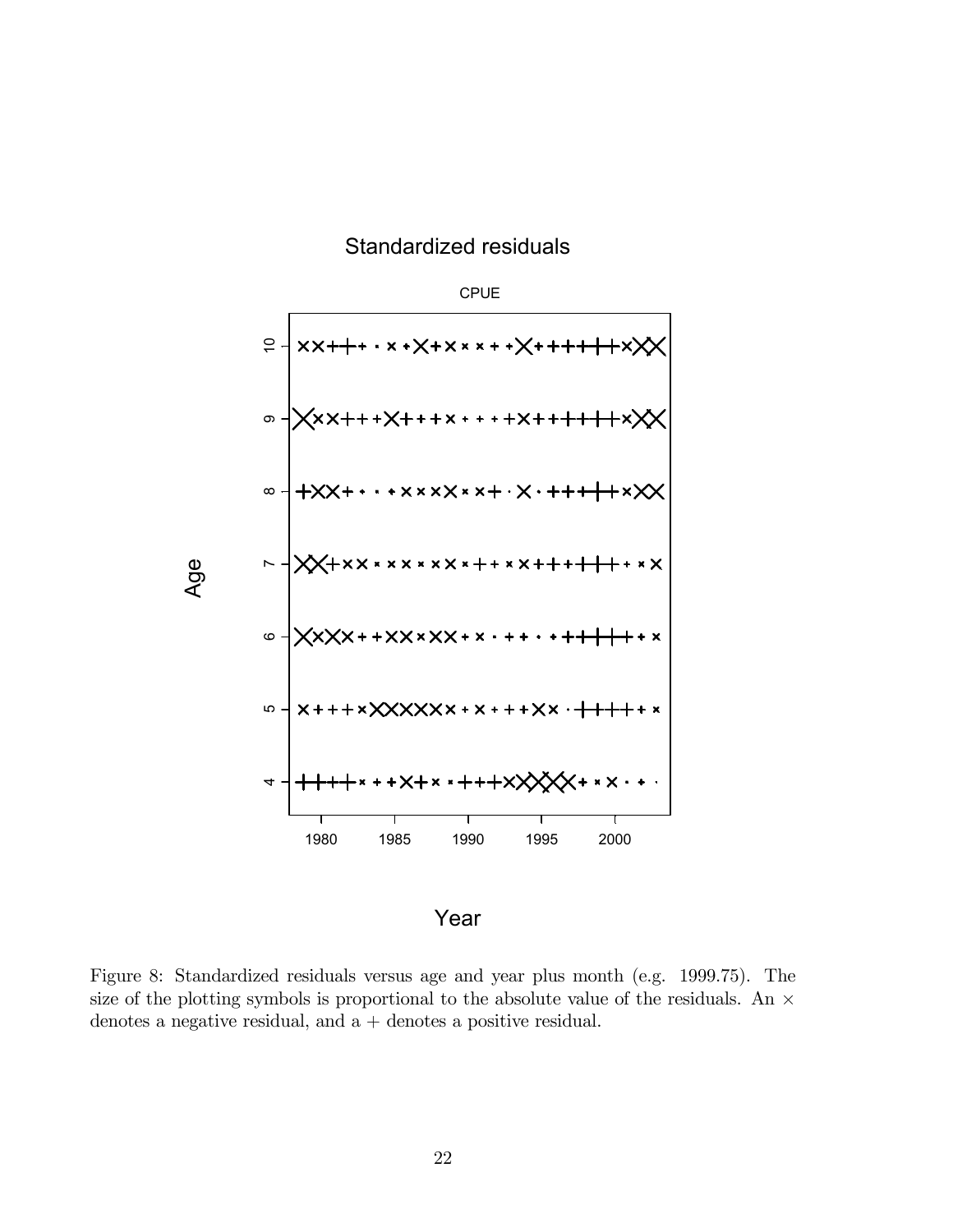

Figure 9: Retrospective plots of 4T herring SPA stock abundance estimates. Each panel shows the results for an age. The retrospective  $\rho$  statistic is shown in the top left-hand corner of each panel.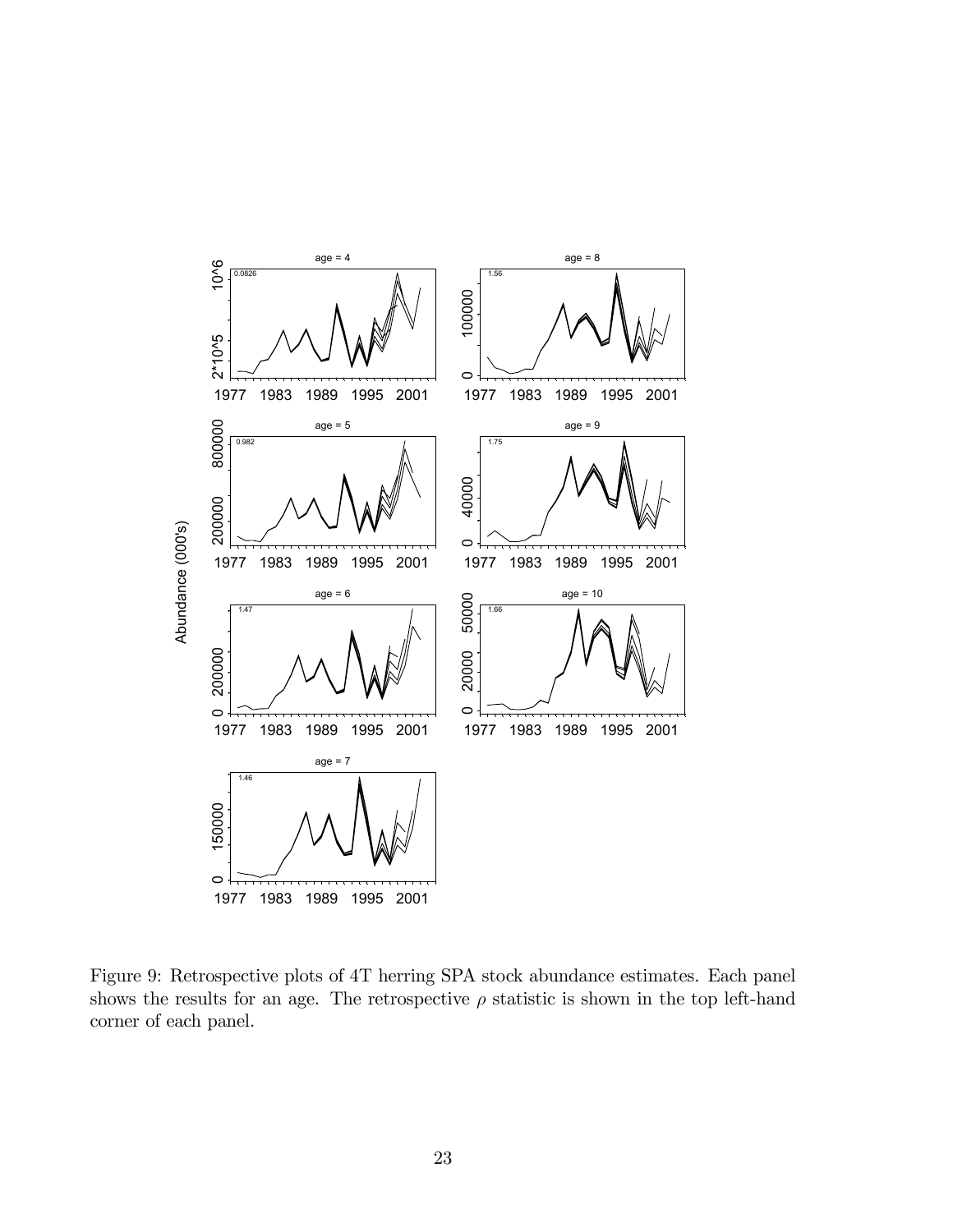

Figure 10: Observed and retrospective predicted total (ages 4-10) CPUE.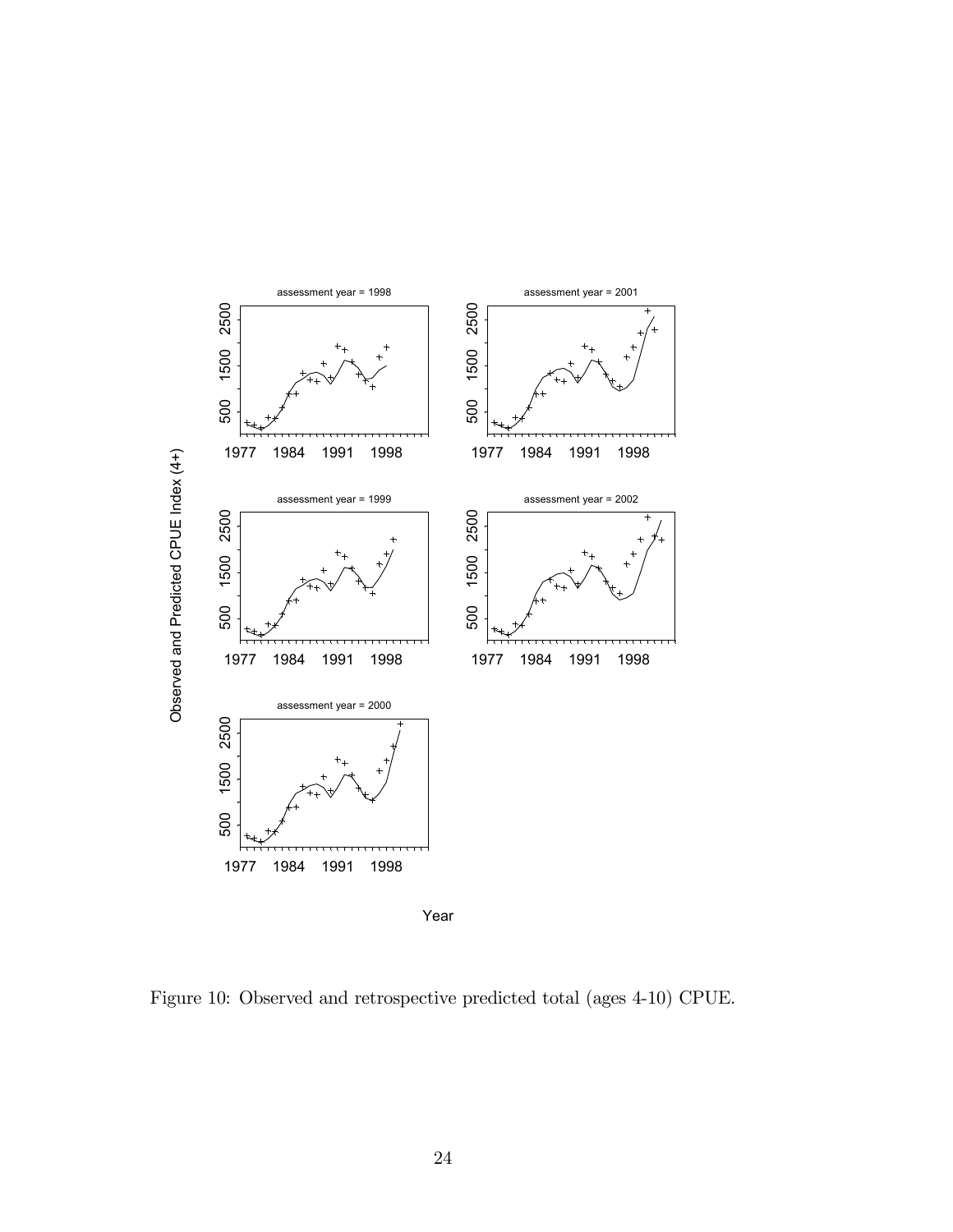

Figure 11: Catch local influence diagnostics (LID's) for  $\rho$ . Each panel shows the elements of  $s_{\text{max}}$ . The size and type of the plotting symbols are proportional to the absolute value and sign of the elements, respectively. Negative is denoted by an  $\times$ . Panel a:  $N_{+}$ ; Panel b:  $\bar{F}$ ; Panel c:  $B_+$ . At the top of each panel  $\dot{\rho}_{\text{max}}$  is shown in percent of the  $\rho$  values in Figure 2.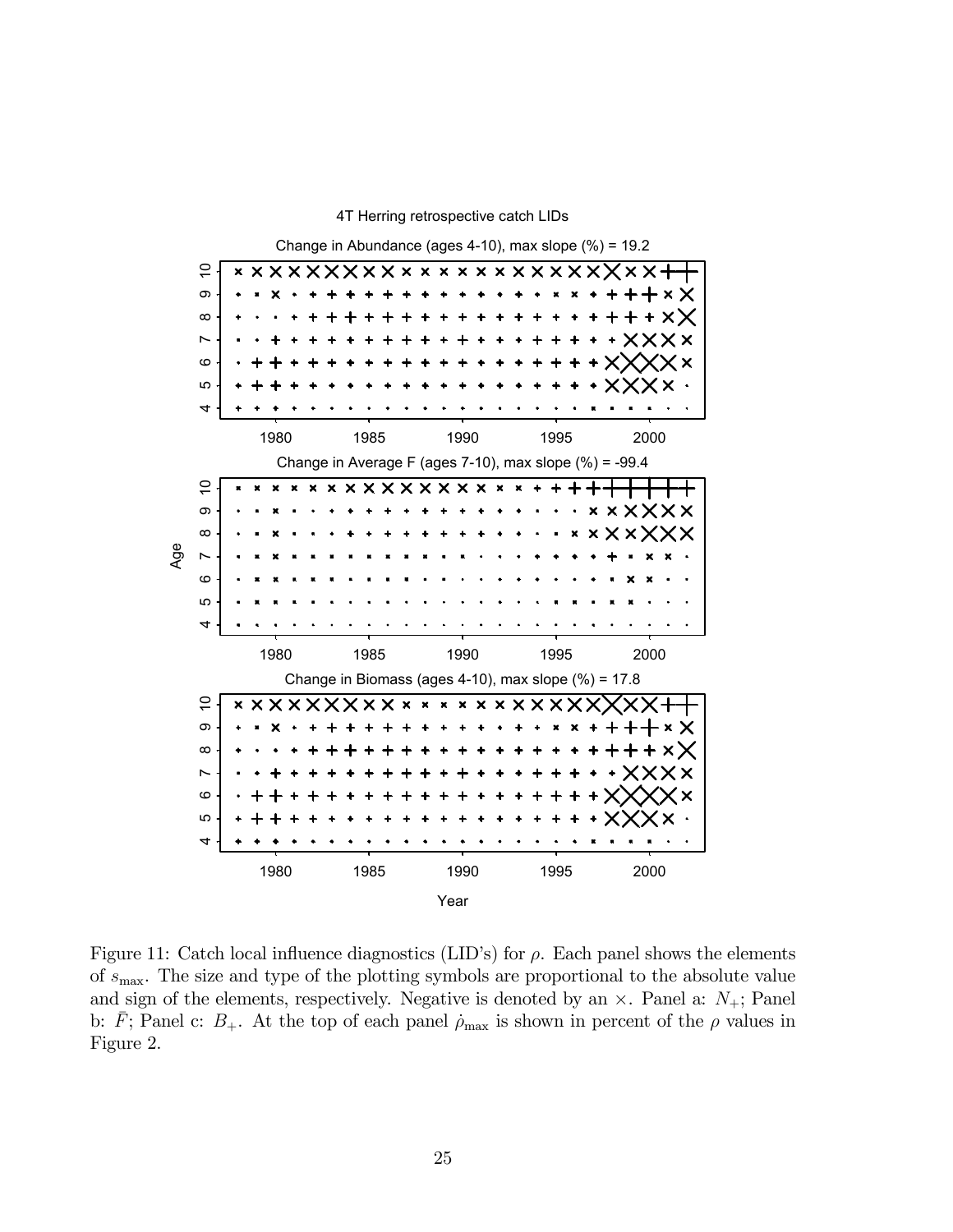

Figure 12: Displacement in  $\rho$ 's based on some catch global perturbations. All results are in percent of unperturbed estimates. The (year,age) indicates a perturbation of a catch only for that age and year. The dashed line is a straight line with a slope equal to  $\rho_{\text{max}}$ . Panel a:  $N_+$ ; Panel b:  $\bar{F}$ ; Panel c:  $B_+$ .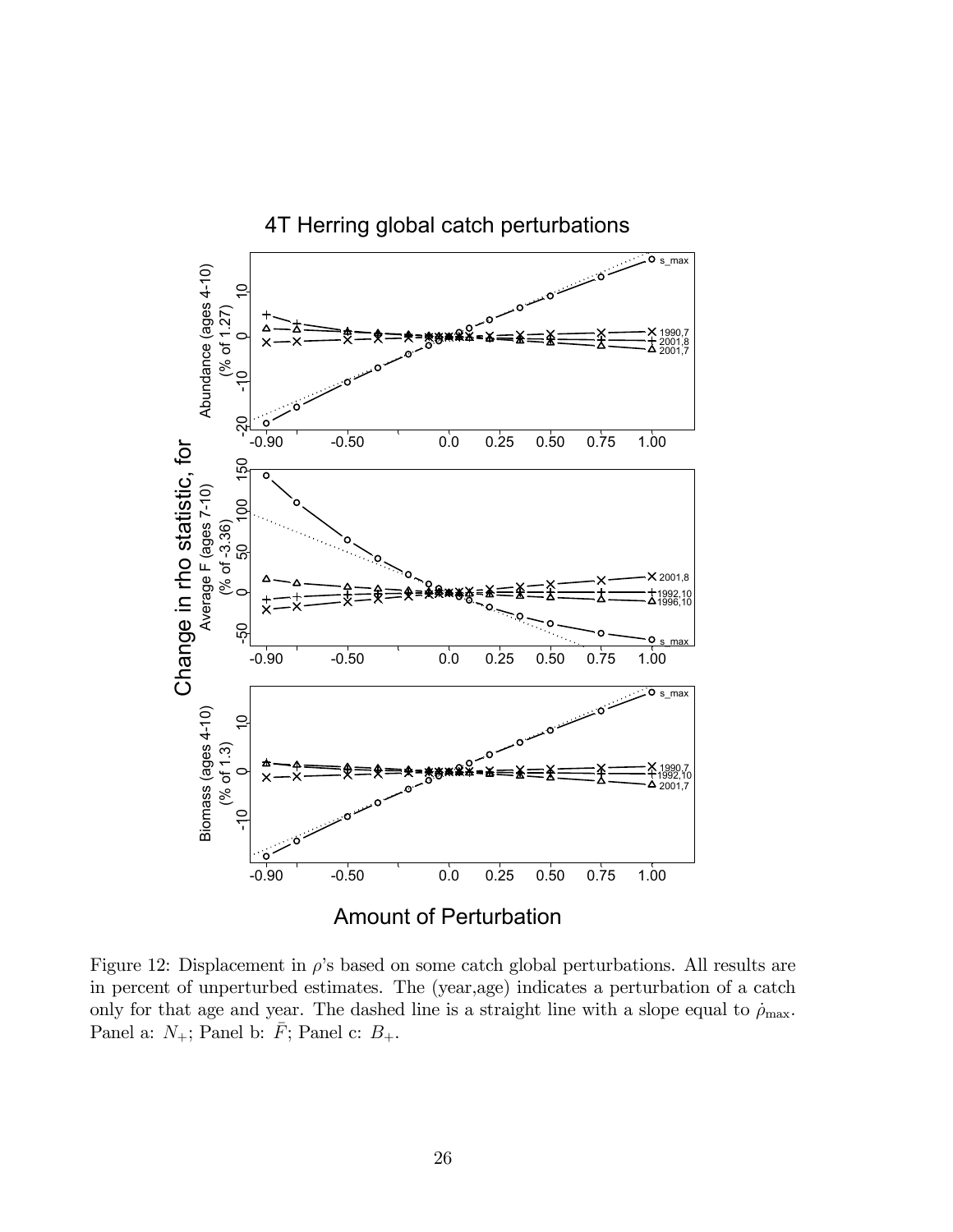

Figure 13: Catch perturbations to reduce the retrospective pattern in  $B_+$ . Each vertical line shows the perturbation to a catch. Perturbations are clustered by year and shown sequentially for ages 4-10. The values are  $-h \times s_{\text{max}}$  in percent with  $h = 2.5$ .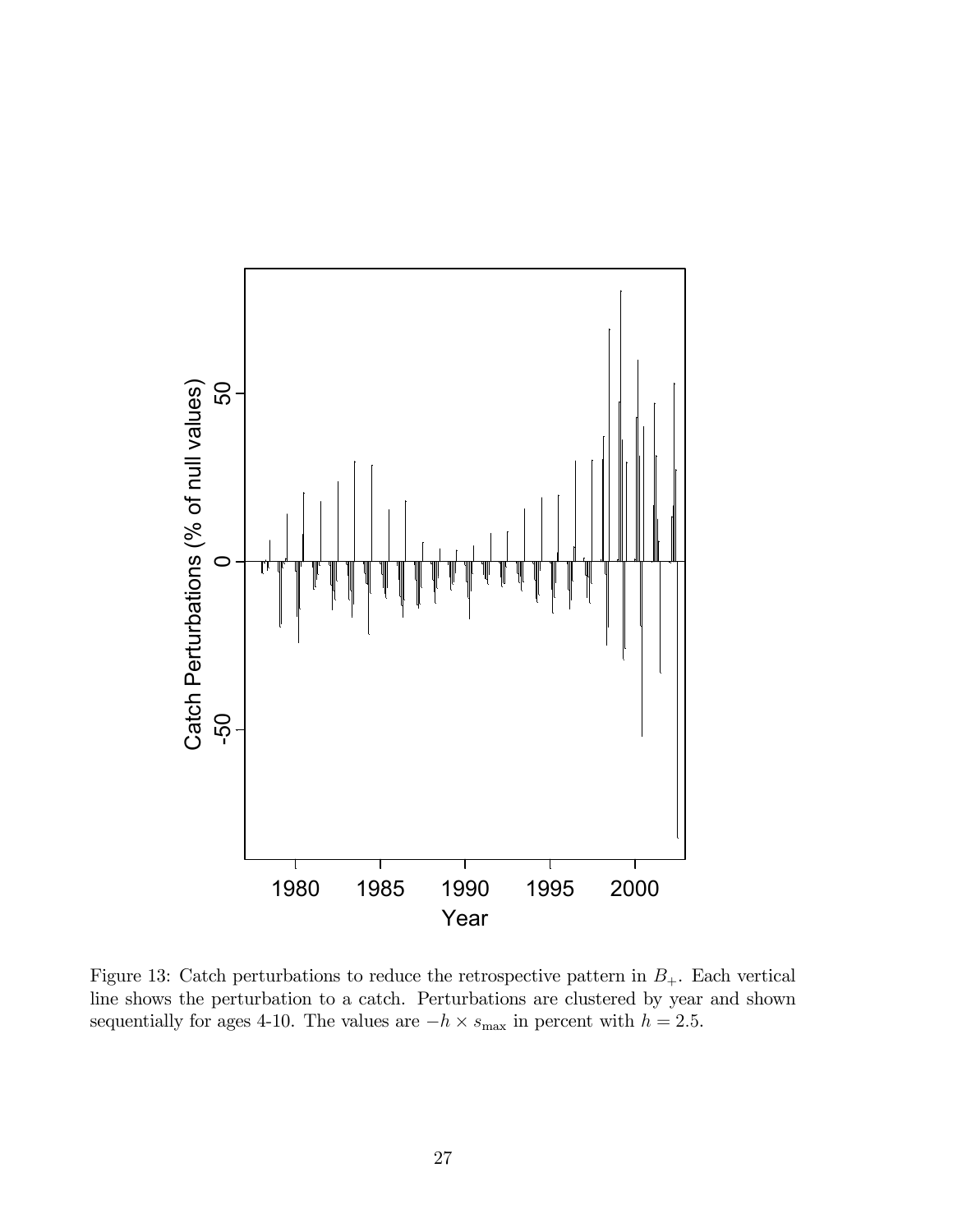

Figure 14: Total observed annual catch (solid line), and total perturbed annual catch (dashed line).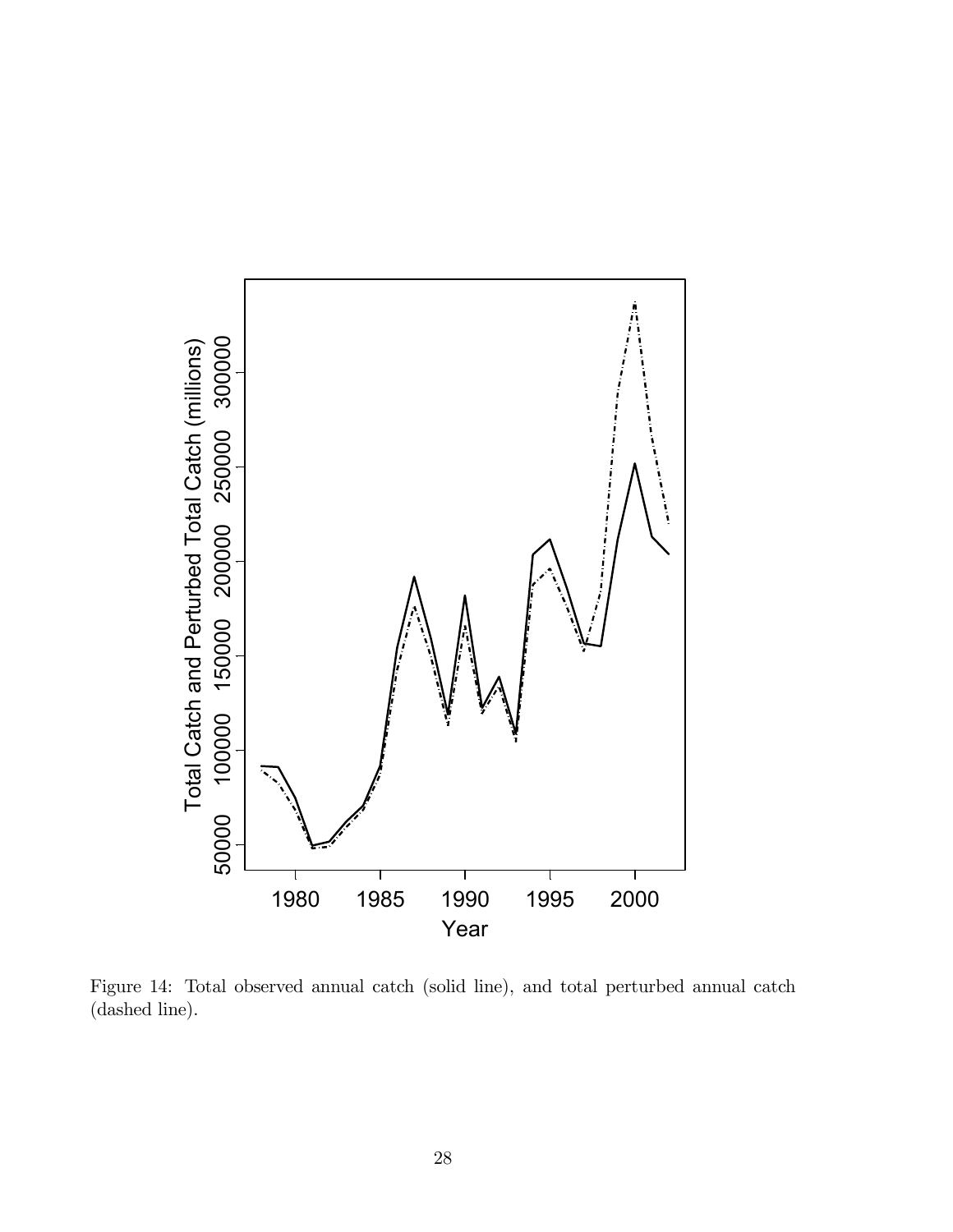

Figure 15: Retrospective estimates based on  $B_+$  s<sub>max</sub> perturbed catches with  $h = -2.5$ . The value of  $\rho$  is shown in the top left-hand corner. Top panel:  $N_{+}$ ; middle panel:  $\bar{F}$ ; bottom panel:  $B_+.$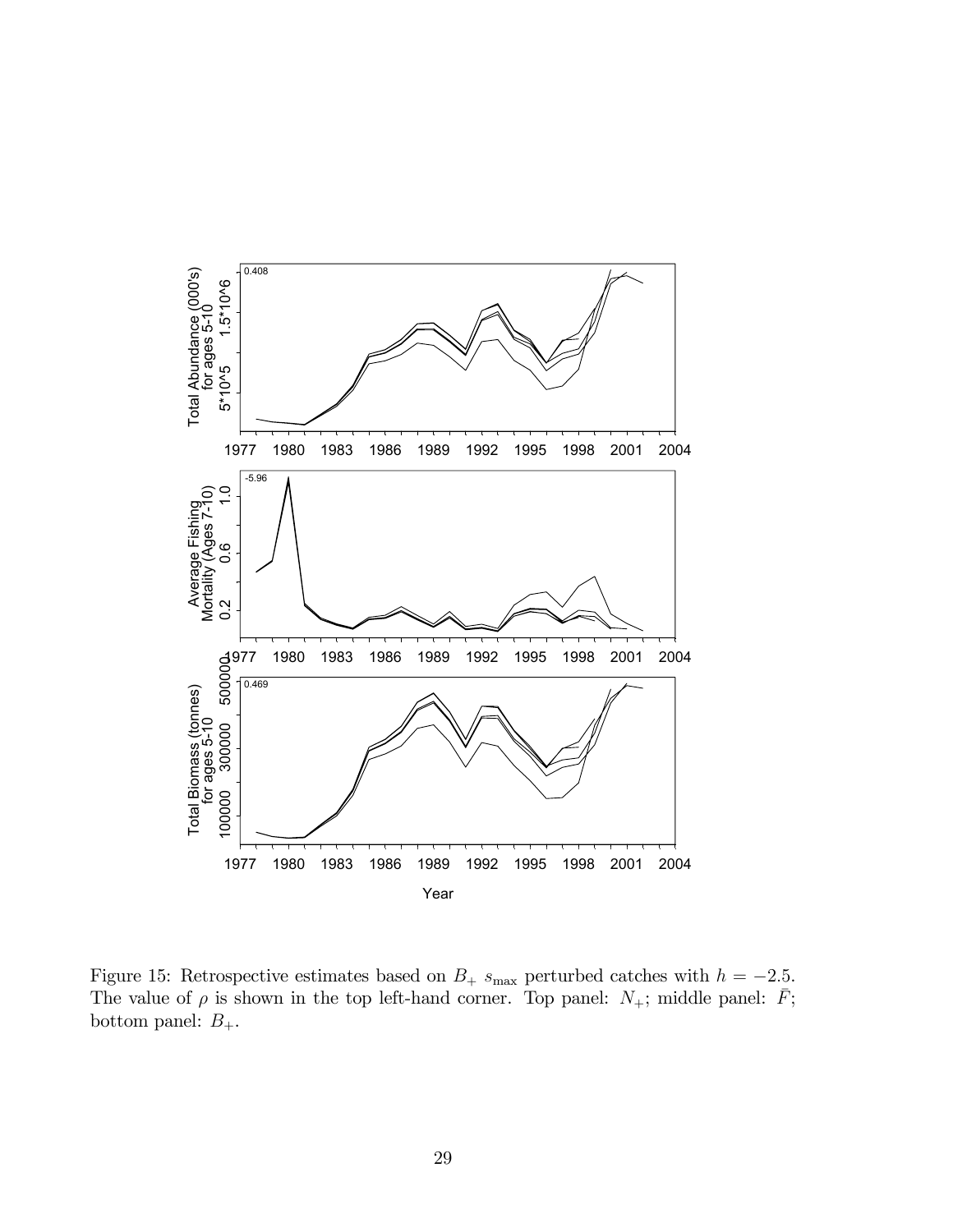

Figure 16: M local influence diagnostics (LID's) for  $\rho$ . Each panel shows the elements of  $s_{\text{max}}$ . The size and type of the plotting symbols are proportional to the absolute value and sign of the elements, respectively. Negative is denoted by an  $\times$ . Panel a:  $N_{+}$ ; Panel b:  $\bar{F}$ ; Panel c:  $B_+$ . At the top of each panel  $\dot{\rho}_{\text{max}}$  is shown in percent of the  $\rho$  values in Figure 2.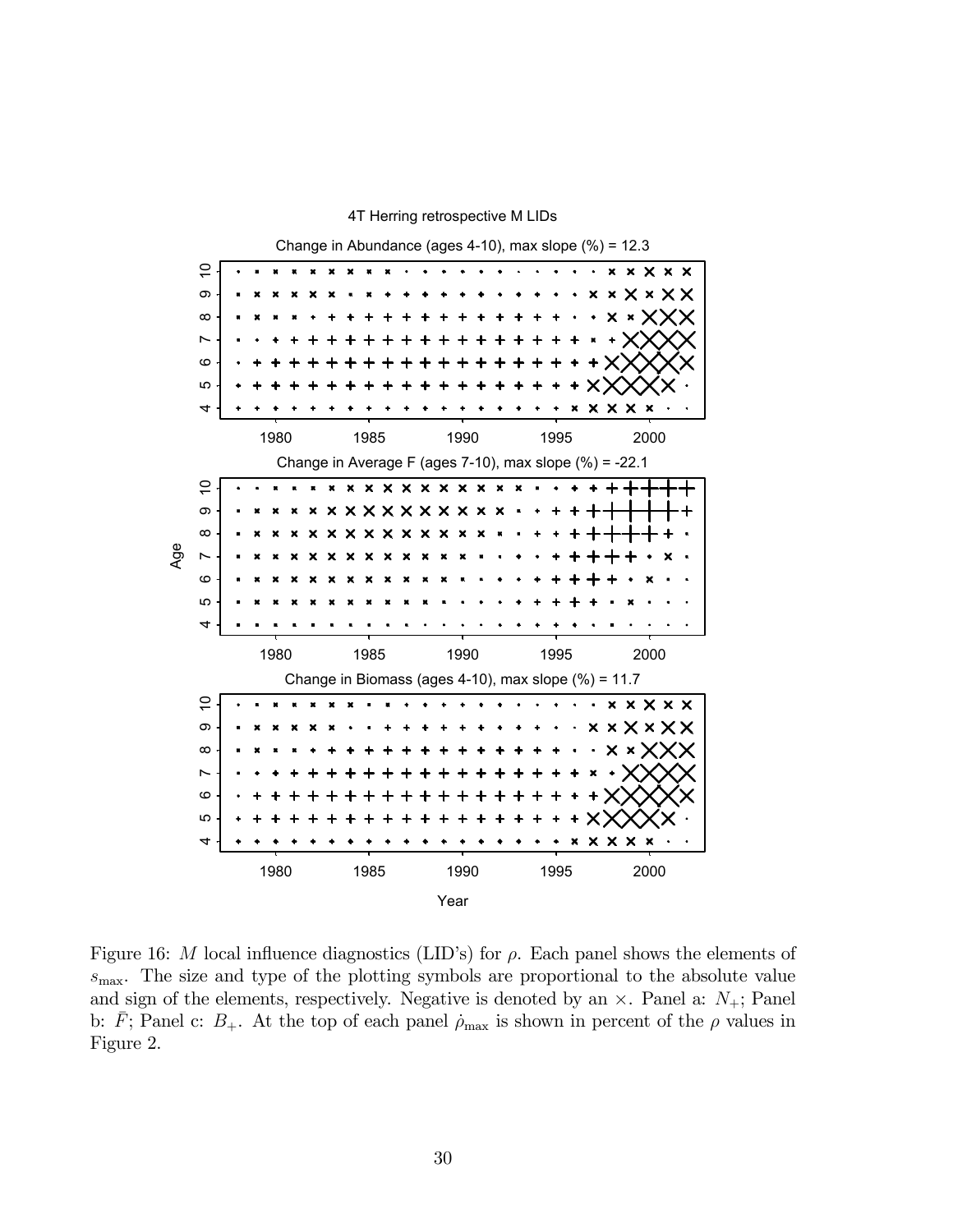

Figure 17: Displacement in  $\rho$ 's based on some M global perturbations. All results are in percent of unperturbed estimates. The (year,age) indicates a perturbation of M only for that age and year. The dashed line is a straight line with a slope equal to  $\rho_{\text{max}}$ . Panel a:  $N_+$ ; Panel b:  $\bar{F}$ ; Panel c:  $B_+$ .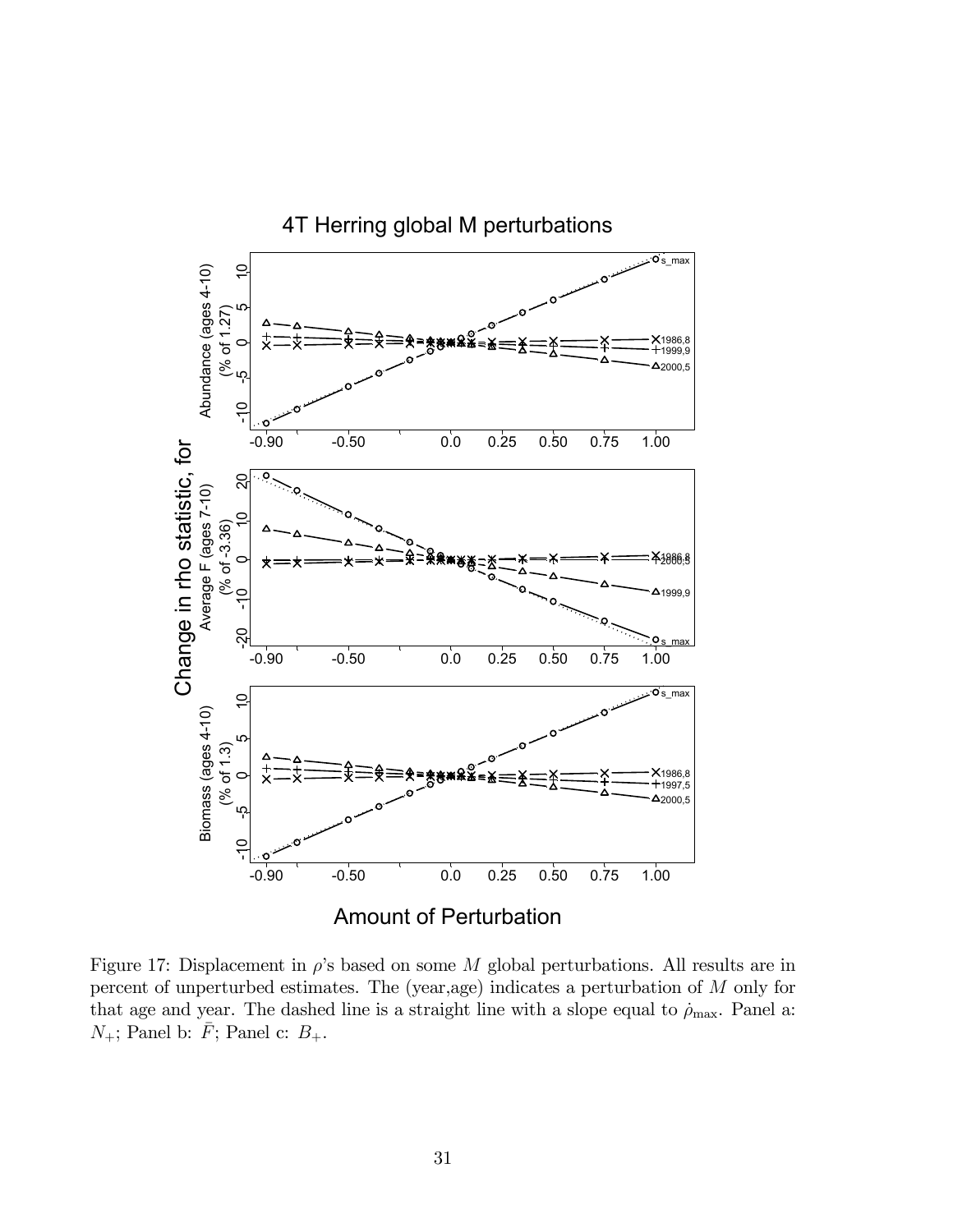

Figure 18: M perturbations to reduce the retrospective pattern in  $B_{+}$ . Each vertical line shows the perturbation to  $M$  for that age and year. Perturbations are clustered by year and shown sequentially for ages 4-10. The values are  $-h \times d_{\text{max}}$  in percent with  $h = 6.5$ .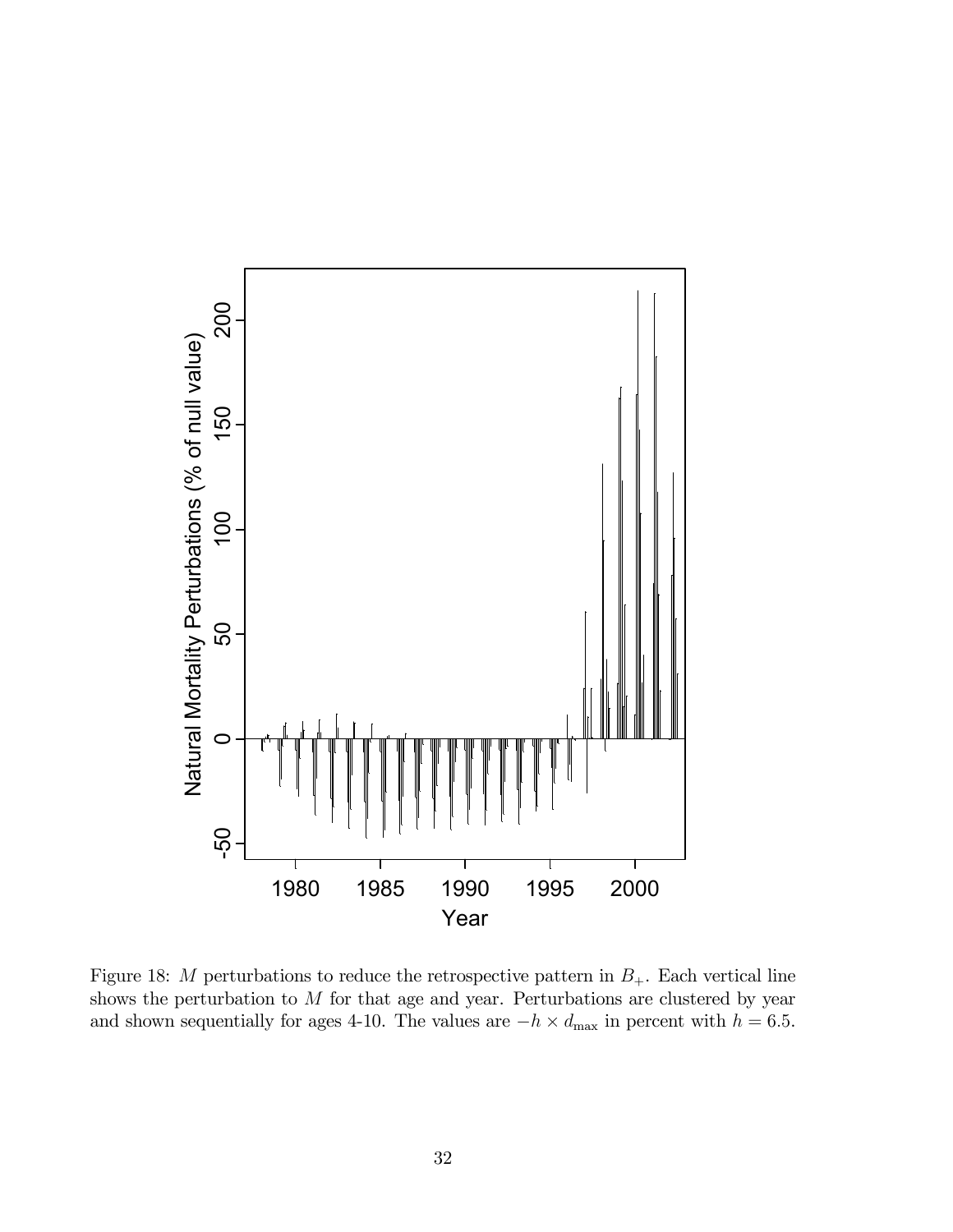

Figure 19: Retrospective estimates based on  $B_+$  s<sub>max</sub> perturbed M's with  $h = -6.5$ . The value of  $\rho$  is shown in the top left-hand corner. Top panel:  $N_+$ ; middle panel:  $\bar{F}$ ; bottom panel:  $B_+$ .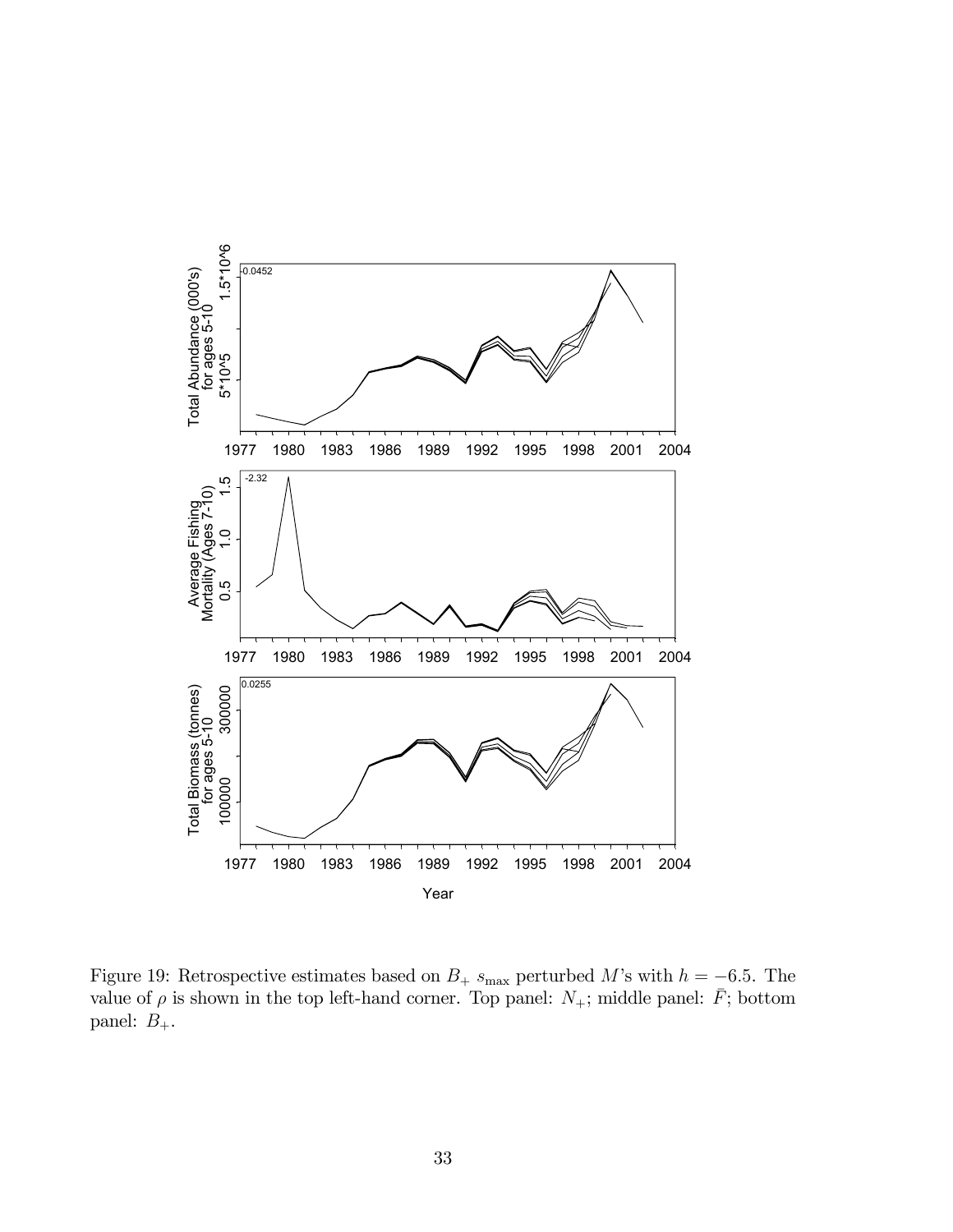

4T Herring CPUE q shift retrospective LIDs

Figure 20: CPUE catchability local influence diagnostics (LID's) for  $\rho$ . Each panel shows the elements of  $s_{\text{max}}$ . The size and type of the plotting symbols are proportional to the absolute value and sign of the elements, respectively. Negative is denoted by an  $\times$ . Panel a:  $N_{+}$ ; Panel b: F; Panel c:  $B_{+}$ . At the top of each panel  $\rho_{\text{max}}$  is shown in percent of the  $\rho$  values in Figure 2.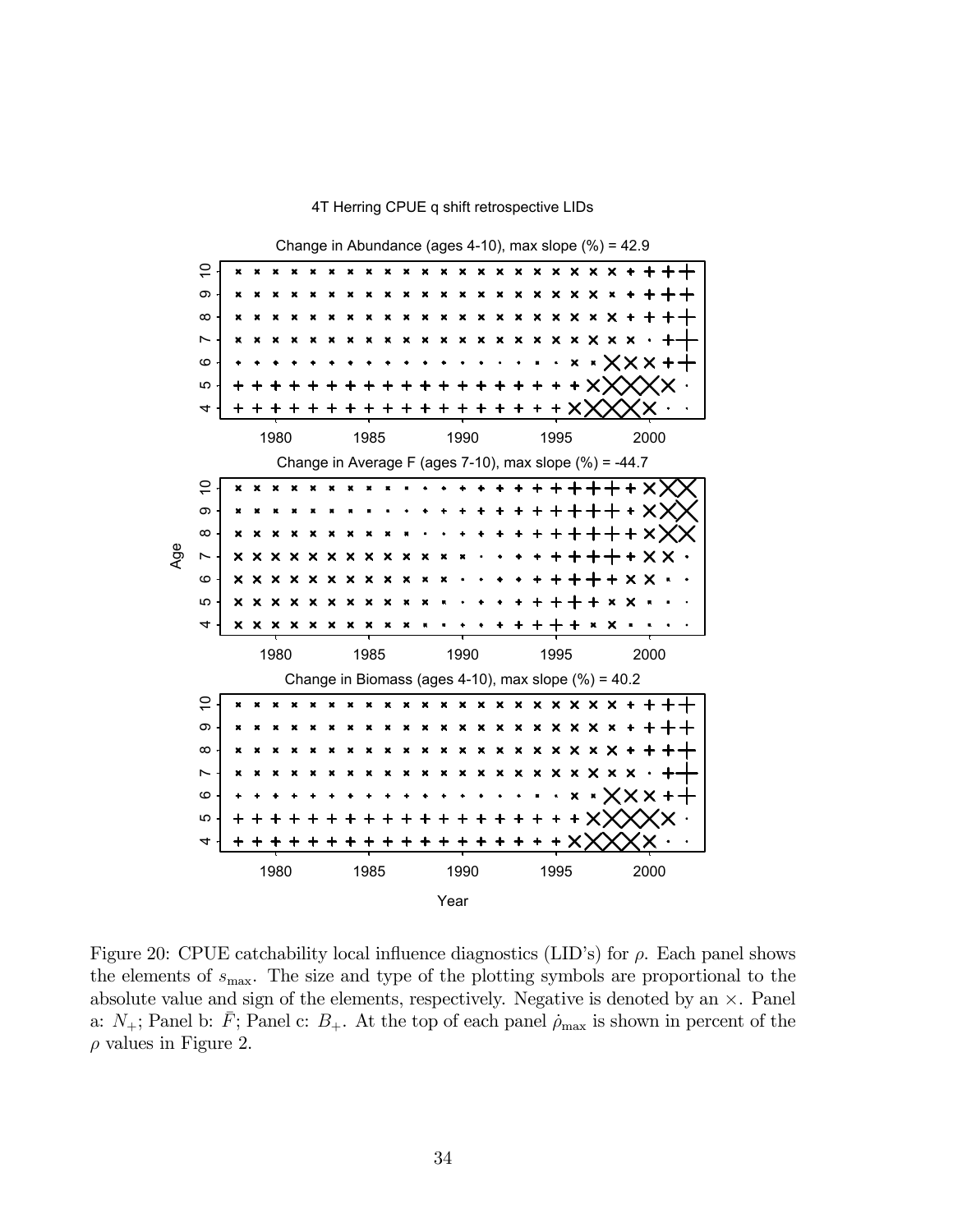

Figure 21: Displacement in  $\rho$ 's based on some CPUE q global perturbations. All results are in percent of unperturbed estimates. The (year,age) indicates a perturbation of  $q$  only for that age and year. The dashed line is a straight line with a slope equal to  $\rho_{\text{max}}$ . Panel a:  $N_+$ ; Panel b:  $\bar{F}$ ; Panel c:  $B_+$ .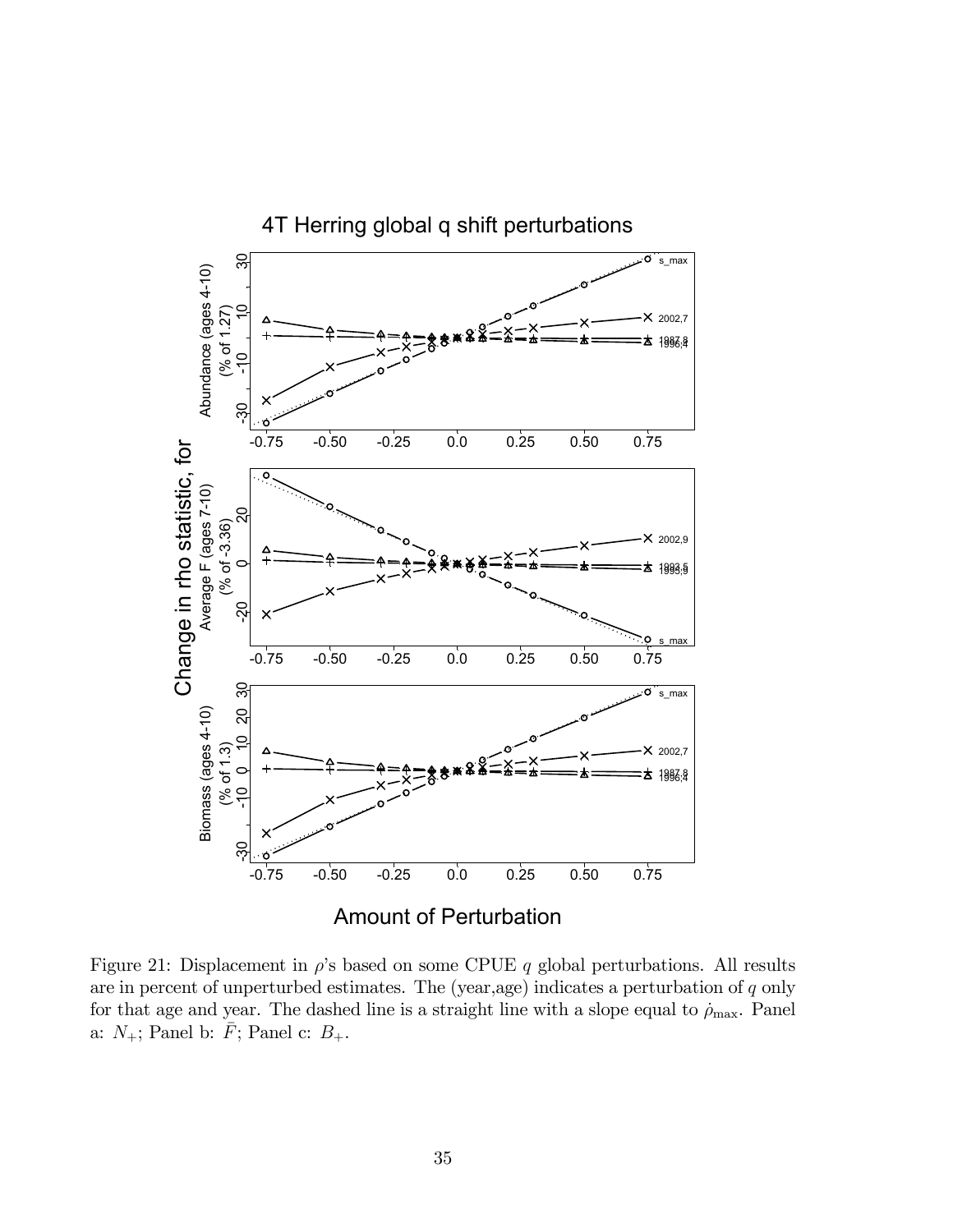

Figure 22: CPUE catchability perturbations to reduce the retrospective pattern in  $B_+$ . Each vertical line shows the perturbation to  $q$ . Perturbations are clustered by year and shown sequentially for ages 4-10. The values are  $-h \times d_{\text{max}}$  in percent with  $h = 2$ .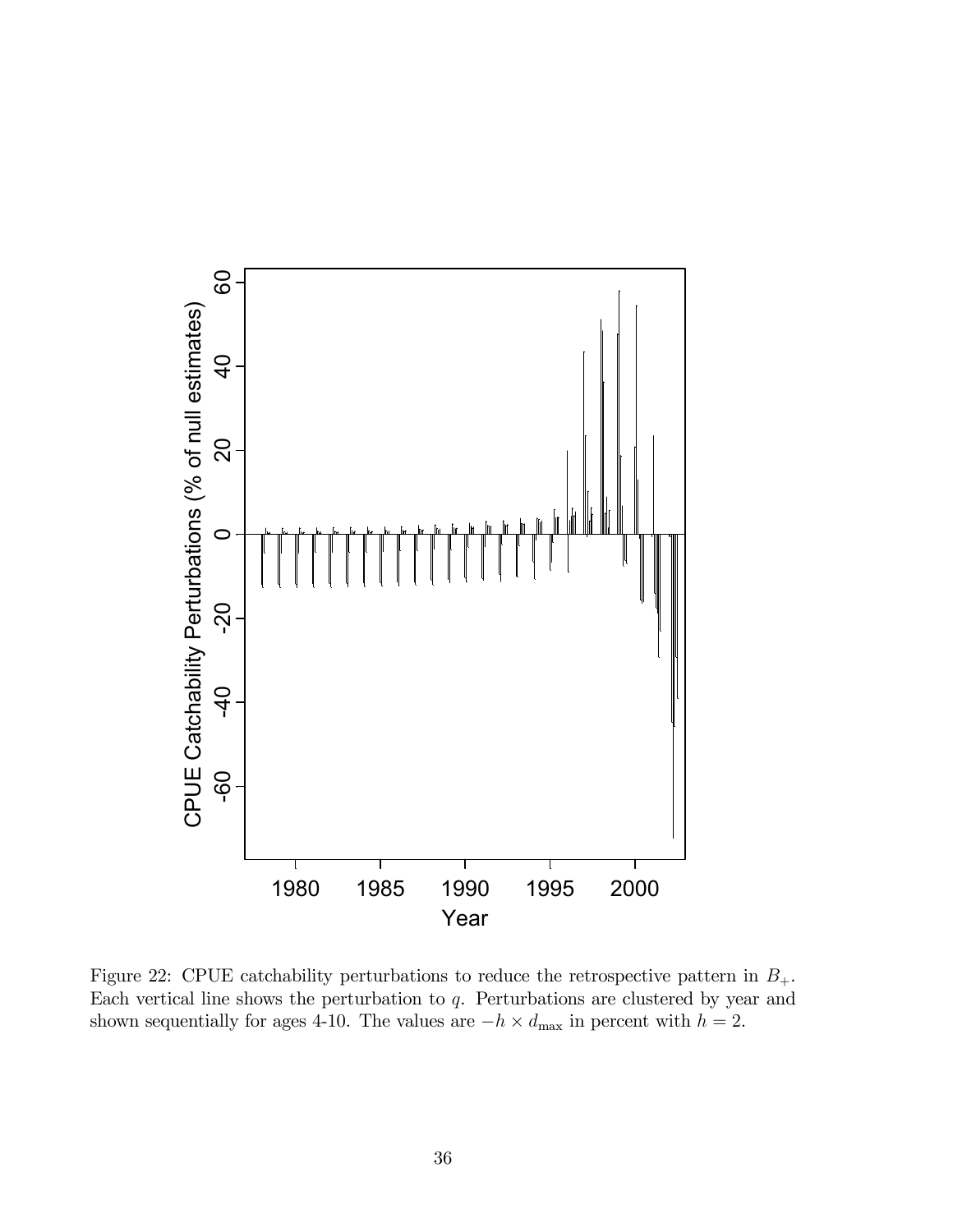

Figure 23: Retrospective estimates based on  $B_+$  s<sub>max</sub> perturbed CPUE q's with  $h = -2$ . The value of  $\rho$  is shown in the top left-hand corner. Top panel:  $N_{+}$ ; middle panel:  $\bar{F}$ ; bottom panel:  $B_+$ .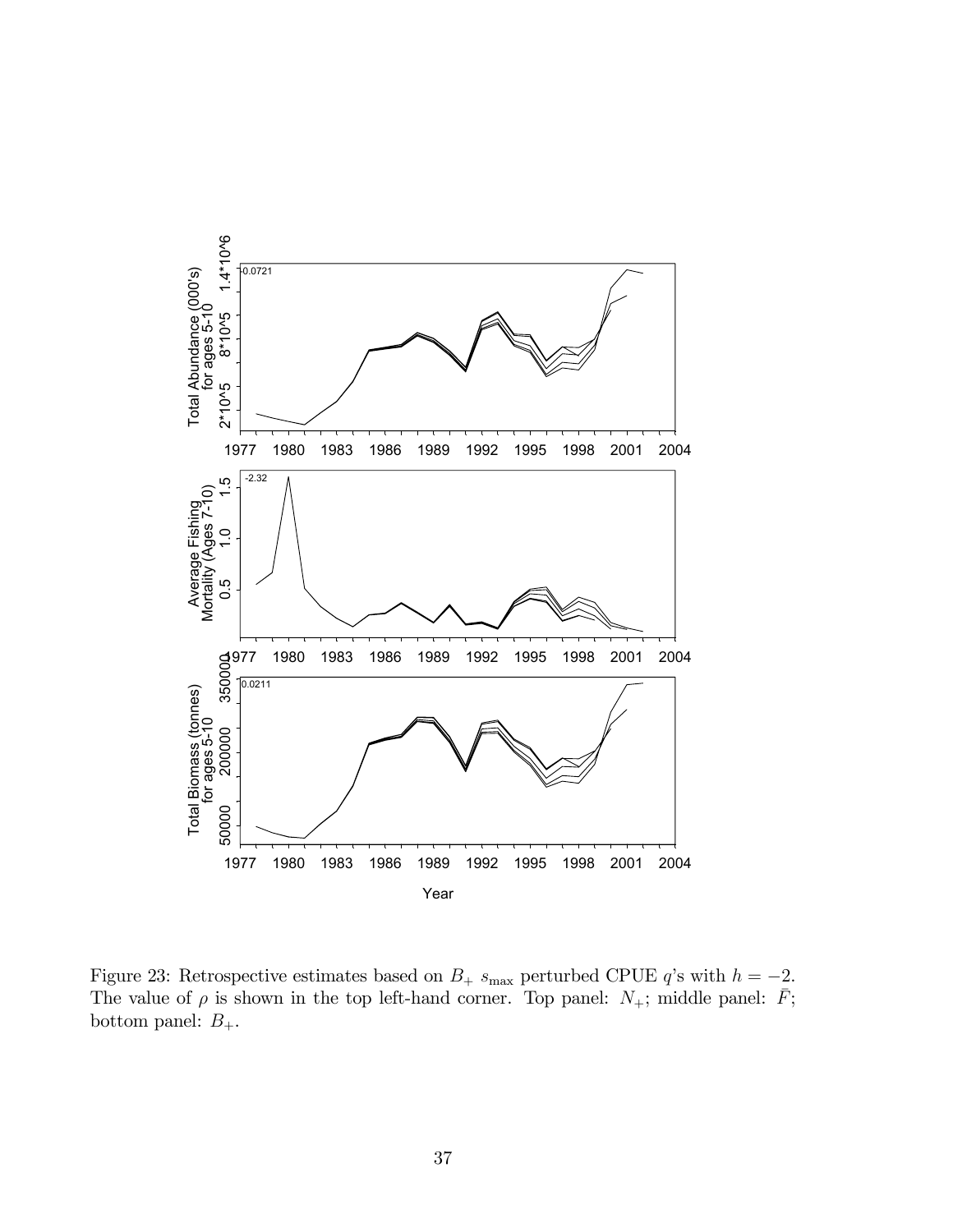

Figure 24: Retrospective estimates of 4T herring SPA stock abundance-at-age estimates based on  $B_+$  s<sub>max</sub> perturbed CPUE q's with  $h = -2$ . Each panel shows the results for an age. The retrospective  $\rho$  statistic is shown in the top left-hand corner of each panel.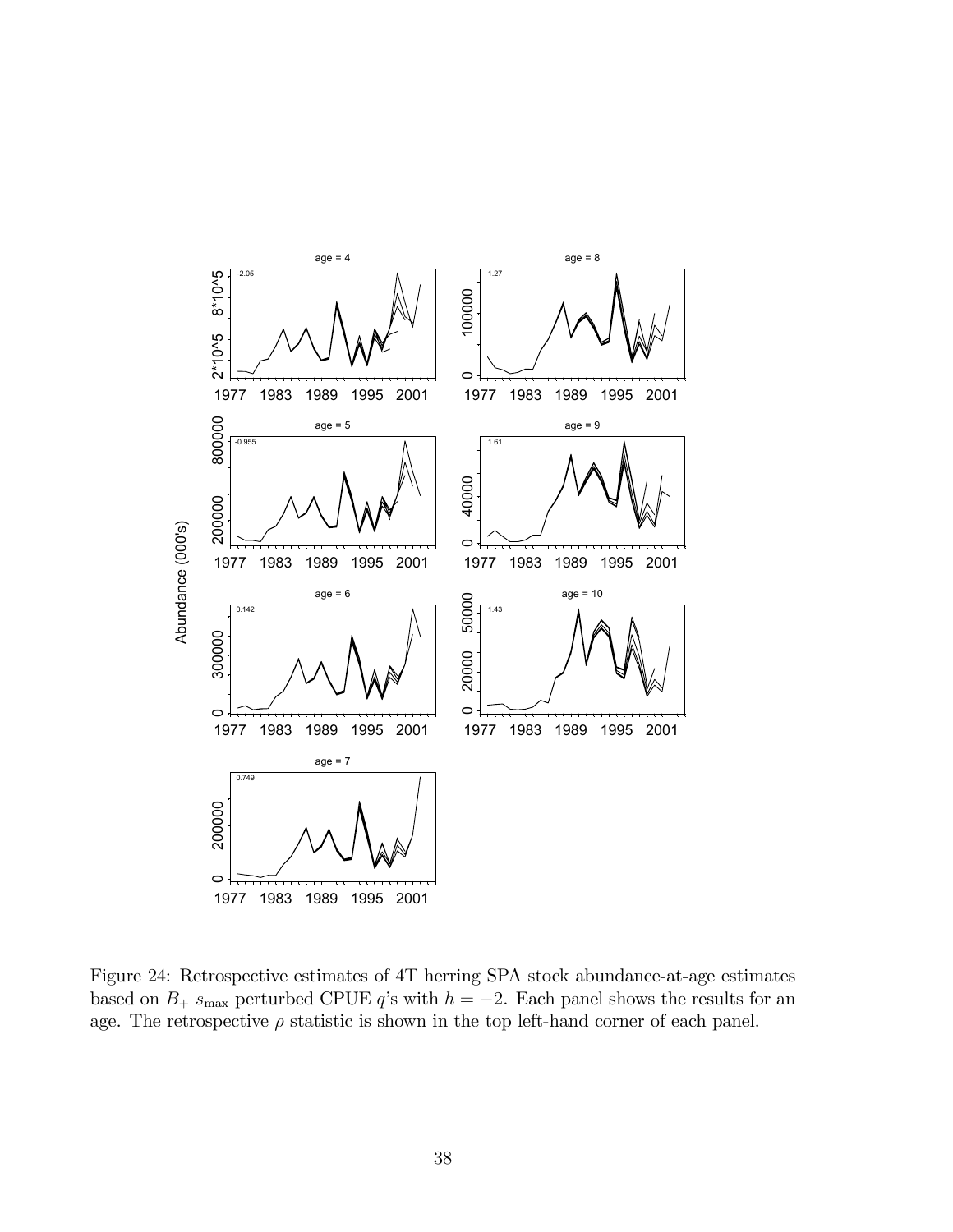

4T Herring CPUE case weight retrospective LIDs

Figure 25: Case weight local influence diagnostics (LID's) for  $\rho$ . Each panel shows the elements of  $s_{\text{max}}$ . The size and type of the plotting symbols are proportional to the absolute value and sign of the elements, respectively. Negative is denoted by an  $\times$ . Panel a:  $N_{+}$ ; Panel b:  $\bar{F}$ ; Panel c:  $B_{+}$ . At the top of each panel  $\rho_{\text{max}}$  is shown in percent of the  $\rho$  values in Figure 2.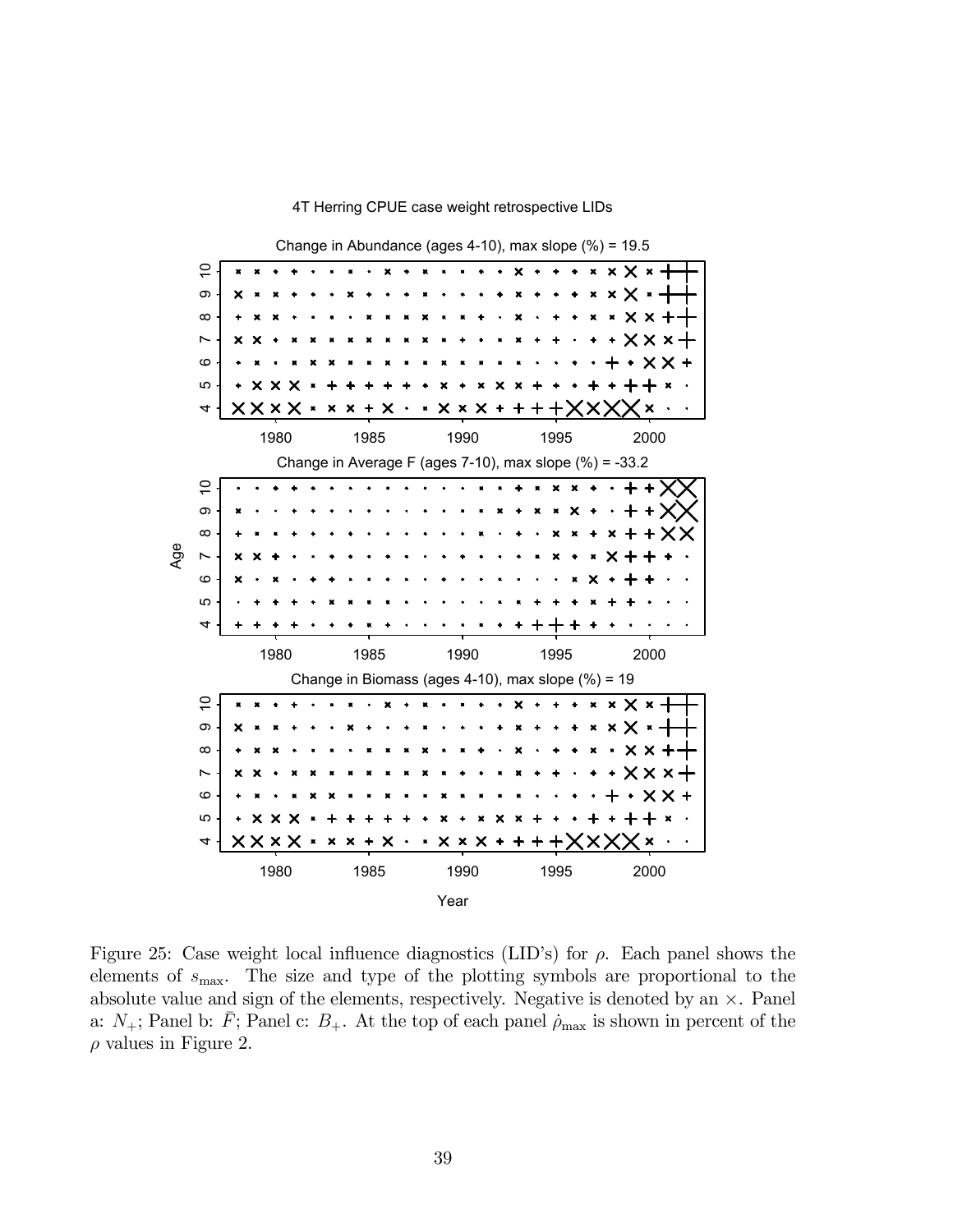

Figure 26: Displacement in  $\rho$ 's based on some case weight global perturbations. All results are in percent of unperturbed estimates. The (year,age) indicates a perturbation of a case weight for that age and year. The dashed line is a straight line with a slope equal to  $\rho_{\text{max}}$ . Panel a:  $N_+$ ; Panel b:  $\bar{F}$ ; Panel c:  $B_+$ .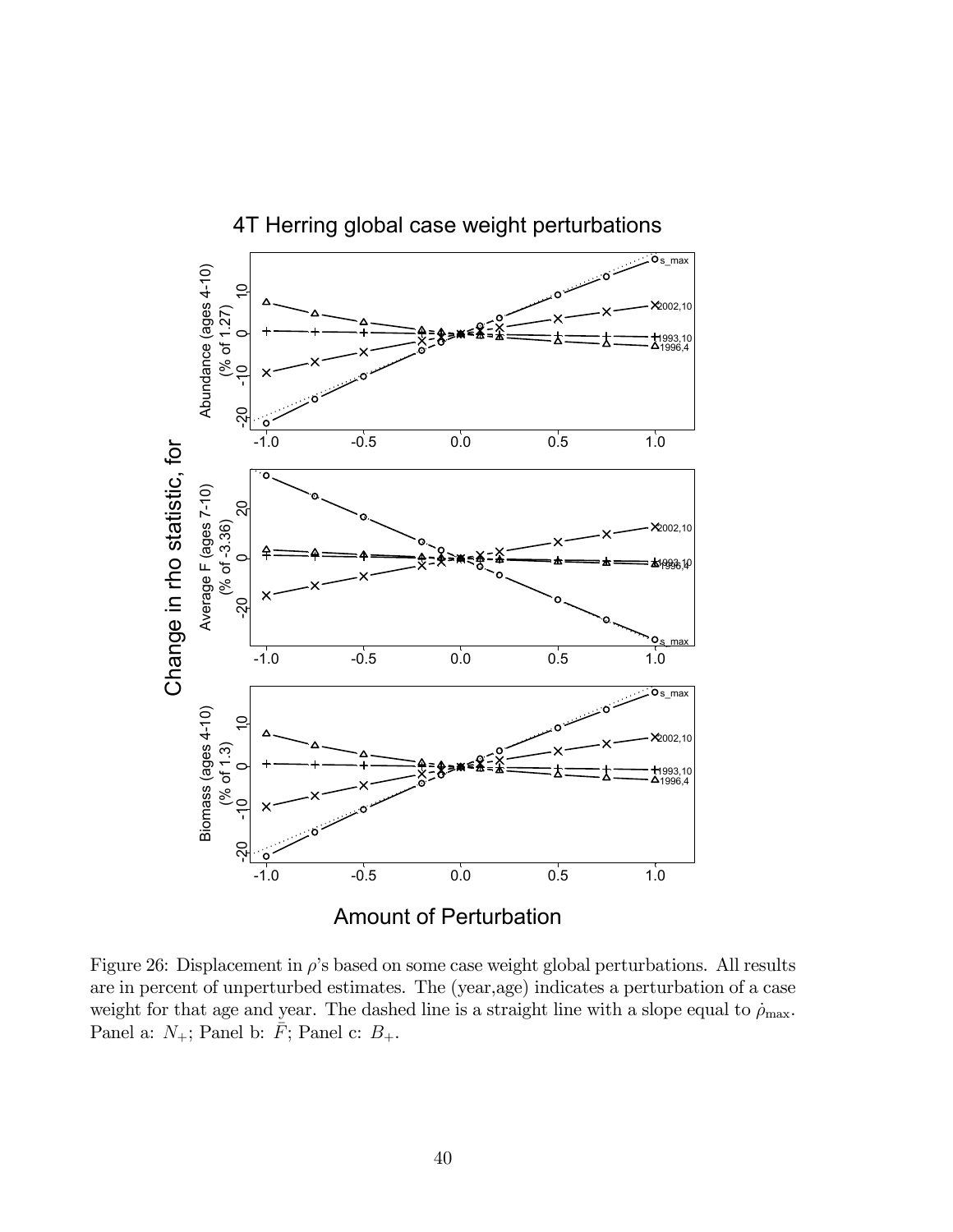

Figure 27: Case weight perturbations to reduce the retrospective pattern in  $B_+$ . Each vertical line shows the perturbation to the case weight. Perturbations are clustered by year and shown sequentially for ages 4-10. The values are  $-h \times d_{\text{max}}$  in percent with  $h = 5$ .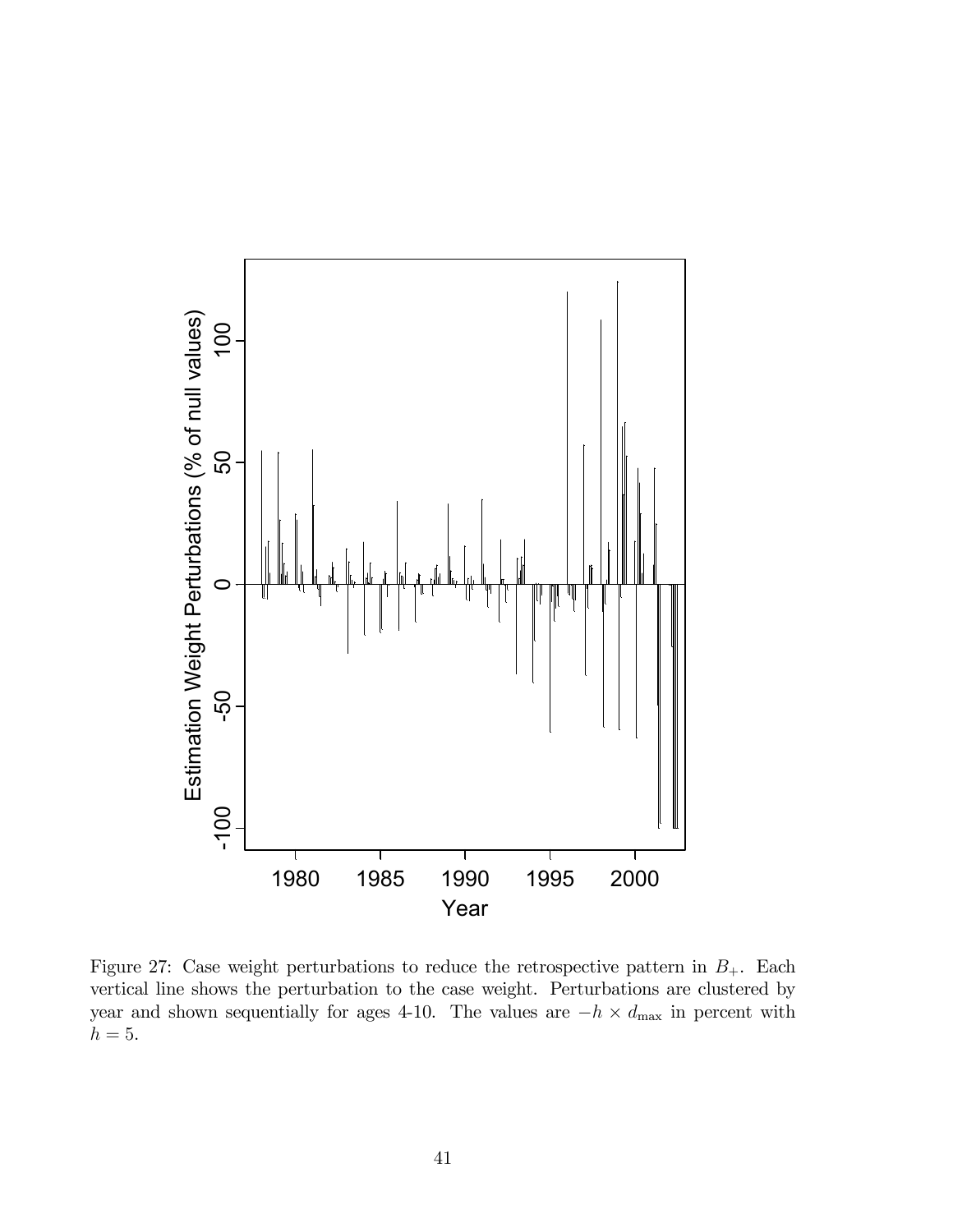

Figure 28: Retrospective estimates based on  $B_+$  s<sub>max</sub> perturbed case weights with  $h = -5$ . The value of  $\rho$  is shown in the top left-hand corner. Top panel:  $N_{+}$ ; middle panel:  $\bar{F}$ ; bottom panel:  $B_+.$